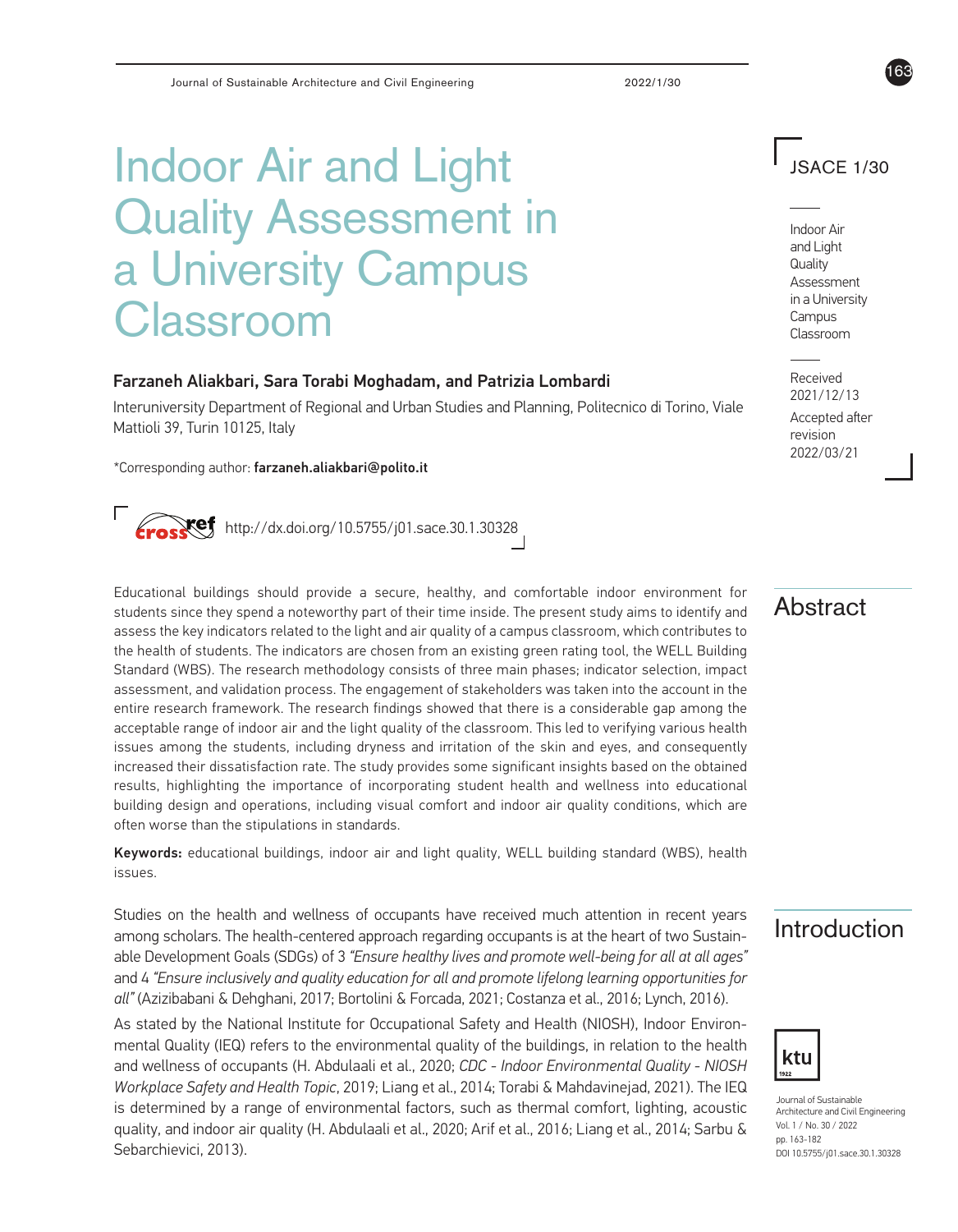164

It is well accepted that indoor air and light quality issues have negative impacts on human health (Lee & Lee, 2019; Marchetti et al., 2019; Pacitto et al., 2020). Particularly, students are considered more vulnerable to the poor IEQ since they spend a noteworthy part of their time in the scholastic environment (Arcega-Cabrera et al., 2018; Ferguson & Solo-Gabriele, 2016; Iglesias-González et al., 2020; Ma et al., 2019; Turunen et al., 2014). Therefore, the educational buildings should provide a secure, healthy, and comfortable indoor environment for students (Bortolini & Forcada, 2021; Zhu et al., 2021; Zinzi et al., 2021). This study is motivated by the main concern of poor IEQ in the campus buildings, which can lead to health issues, high virus transmission rates, and reductions in learning performance in the long term (Annesi-Maesano et al., 2013; Daisey et al., 2003; Turunen et al., 2014; Veenhoven, 1989; Zhu et al., 2021).

To date, many studies have conducted research about the IEQ influences on the health and wellness of students in educational buildings (Badeche & Bouchahm, 2021; Jamaludin et al., 2016; Tahsildoost & Zomorodian, 2018). These studies have focused on the IEQ assessment concept in campuses and its relationship with the satisfaction level of students, employing different quantitative and qualitative methodologies (e.g., measurements, surveys) (Jamaludin et al., 2016; Tahsildoost & Zomorodian, 2018; Turunen et al., n.d., 2014). A recent study has introduced a 'green' building as a building that reduces the negative impacts on the environment during its lifecycle. Moreover, it focused on assessing green buildings through the Environmental Building Rating Systems (Shamseldin, 2021). Another study conducted a comprehensive literature review regarding the impact of IEQ on the health and wellbeing of occupants (H. S. Abdulaali et al., 2020). This study introduces Malaysia's Green Building Index (GBI) and highlights the IEQ as a fundamental criterion of the green building rating system to be considered while designing, constructing, and operating a building (either residential or non-residential) (H. S. Abdulaali et al., 2020). Moreover, the evaluation of IEQ and student satisfaction levels regarding a campus building has been conducted by Mohd Amri Sulaiman et al. (Sulaiman et al., 2013), based on four main IEQ parameters—thermal comfort, auroral comfort, indoor air quality, and lighting through on-site measurements and a questionnaire survey (Sulaiman et al., 2013). Similarly, another study has investigated the use of quantitative and qualitative methods (i.e., measurements of IEQ parameters and post-occupancy evaluation) to explore the performance level of the building and user satisfaction, according to the GBI (Khamidi et al., 2013).

The above-mentioned studies have measured different IEQ parameters, such as temperature, and humidity, for their specific case study in order to assess the sustainability level of the building. In addition, they analyzed the satisfaction level of users of the place by utilizing questionnaire surveys. However, none of the previous studies has selected key indicators relying on a green rating tool and measured the impact of IEQ parameters in relation to the students' health. In detail, they have not specifically focused on the measured-based process and have not compared their indicators assessment results with the targets of a rating system and standard.

Due to the complexity of this research field, this paper aims to identify and assess the key indicators related to the light and air quality of a campus classroom, which contributes to the health of students. It, therefore, addresses the following research questions: *"What are the key indicators related to the light and air quality which contribute to the health of students? And how these indicators can be selected and assessed?"*. This study selects a specific measure-based tool and its relative indicators to realistically measure the most important factors of IEQ in the campus buildings influencing student health and wellness.

At present, the green school concept is of great importance and efforts are being made to raise awareness of sustainable development (Meiboudi et al., 2018; Zhao et al., 2015). In 2018, a comprehensive review on six green school rating systems which have been distributed worldwide was conducted (Meiboudi et al., 2018). These global rating systems were developed in various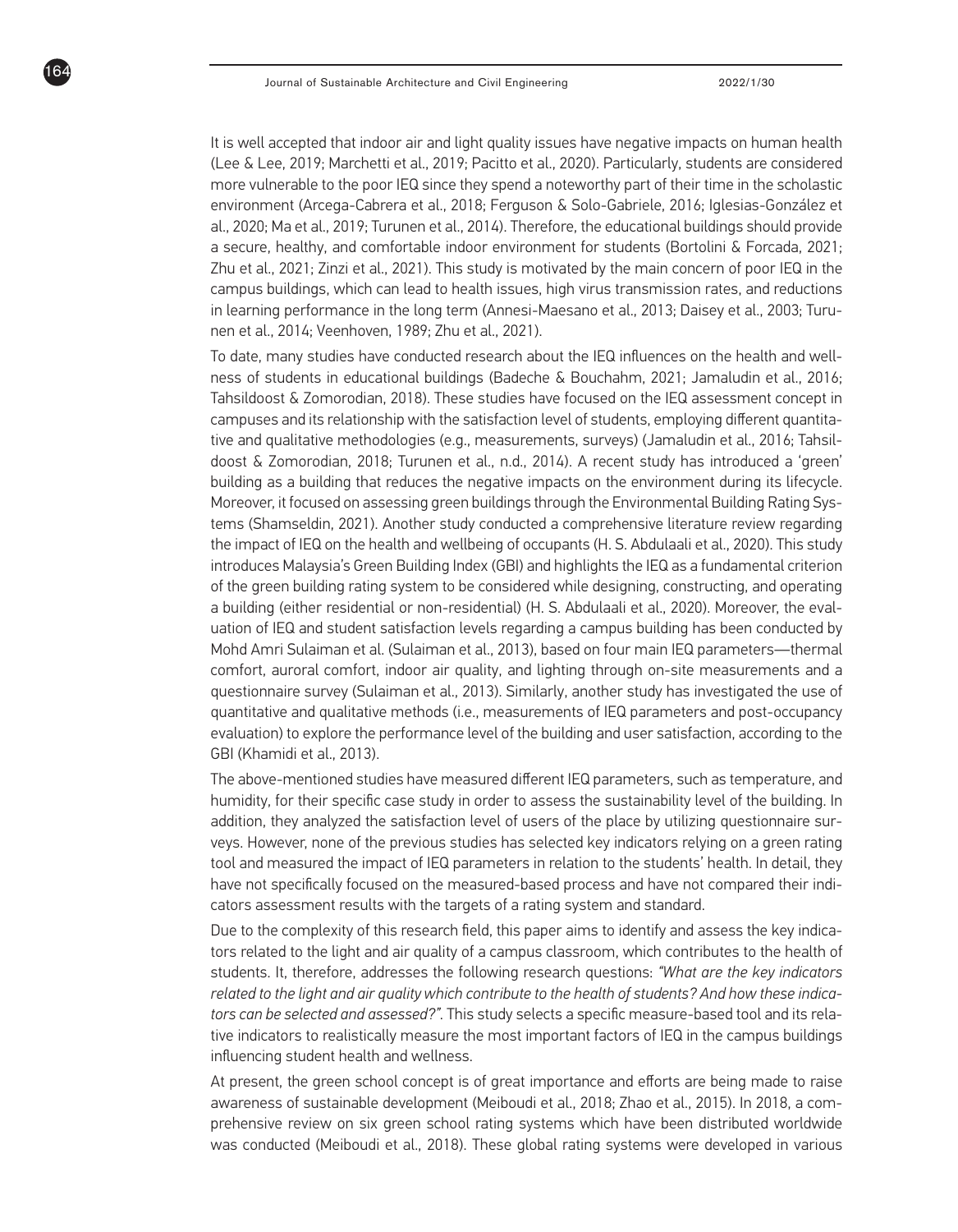countries, including the Building Research Establishment Environmental Assessment Method (BREEAM) in the United Kingdom, Leadership in Energy and Environmental Design (LEED) in the United States, Foundation for Environmental Education (FEE) for ECO-Schools in Europe, Green Star Education in Australia, Comprehensive Assessment System for Building Environmental Efficiency (CASBEE) in Japan, and China Society for Urban Studies (CSUS) in China (Meiboudi et al., 2018). Moreover, the University of Indonesia (UI) Green Metric World University Ranking has been introduced as an international rating system to assess the situation of green campuses (UWI, 2016). In 2016, the WELL Building Standard (WBS) for educational facilities in the United States was launched, to work beside LEED and other global green systems, with the intent to monitor the features of the built environment and address issues related to human health (*Educational Facilities Pilot Addenda | WELL V1*, n.d.; *The WELL Building Standard-V1*, 2016). WBS is a wellknown green building assessment system that assesses educational sustainability performance and certifies health and wellbeing in the built environment (Heath et al., 2018; *The WELL Building Standard-V1*, 2016). The WBS assesses the IEQ on human health through the set of various indicators of air, light, and comfort. Particularly, the WBS indicators are based on a human-centered orientation approach (*Educational Facilities Pilot Addenda | WELL V1*, n.d.; *The WELL Building Standard-V1*, 2016).

All the existing sustainability and green rating tools differ in their structural features, such as the weighting schemes and the assessment ranking (Ali & Al Nsairat, 2009). Moreover, they take into consideration the various environmental issues and intend to promote environmental health, as well as human health and wellbeing (Meiboudi et al., 2018). In this research, the WBS is chosen due to its multidisciplinary performance and its suitability to deal with health and wellness aspects.

The methodological framework proposed for this study consists of three major Phases: indicator selection (Phase I), impact assessment (Phase II), and validation process (Phase III).

The aim of Phase I, indicator selection, was to reduce the number of non-practical and inefficient indicators and to maintain those which are most adequate to perform a concrete IEQ assessment. Although a vast number of indicators exist for the assessment of IEQ performance, it is not helpful to have more and more indicators (J.-J. Wang et al., 2009). On the contrary, fewer indicators may sometimes be more advantageous for evaluating the relative issues. Generally, the selection of indicators requires consideration of those which are SMART; that is, Specific, Measurable, Achievable, Relevant, and Time-bound (Ho et al., 2021; Ishak et al., 2019).

This phase was divided into three steps: pre-selection, filtration, and final selection. The procedure starts from the comprehensive review of WBS indicators to preselect them. Regarding the filtration process, stakeholders' opinions have been taken into account.

The IEQ assessment at the sustainable campus requires the comprehensive vision of different expertise in various sectors (Yusoff & Sulaiman, 2014). Hence, multiple stakeholders in the selection of indicators should be involved who can influence or will be influenced by the recognition of objectives (Dente, 2014). To this end, this study first has performed the stakeholders' analysis employing the power-interest grid in order to identify the relevant experts in light and air sectors. Afterward, a specific questionnaire was designed to select the most important indicators according to the stakeholders' opinions. The questionnaire proposed a voting scale for the experts in relation to their preferred indicators. In the questionnaire, the authors avoided expressing any personal preferences and played only the role of analysts (Løken, 2007). At this stage, in order to select the final set of indicators, the availability of data was taken into account since they should be measurable, achievable, straightforward, and cost-effective (Ishak et al., 2019).

In **Phase II**, the impact of the selected indicators was assessed. The impact assessment procedure was performed based on the literature review, technical documents investigation, focus

## **Methodology**

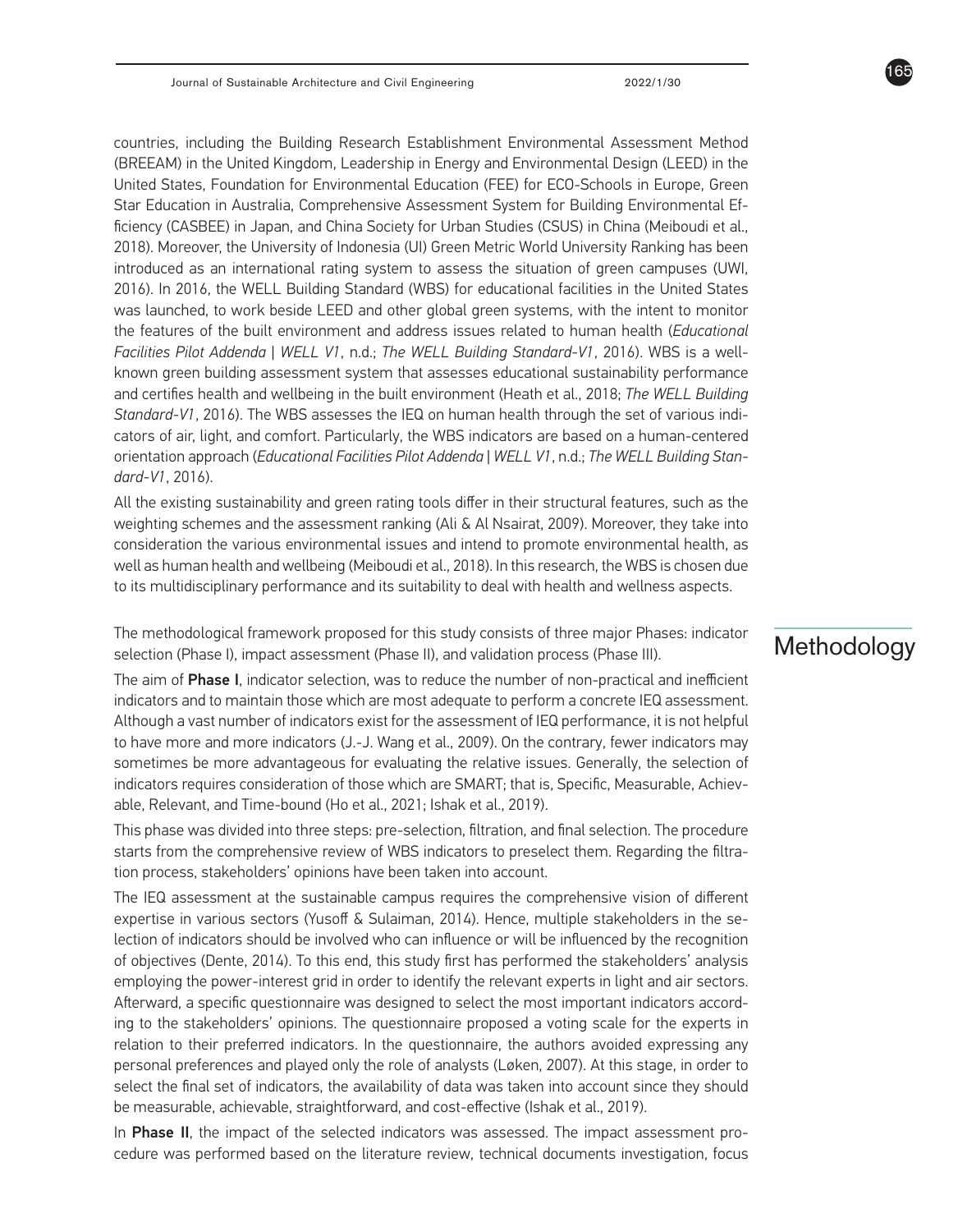groups with stakeholders, data measurements, elaboration of geometric data, and in-situ analysis (Torabi Moghadam et al., 2018).

The purpose was to measure the indicators in quantitative and qualitative ways to verify if they meet the targets defined by WBS. According to the WBS, if the evaluated indicators do not meet those targets, various health issues among the users might happen (*The WELL Building Standard-V1*, 2016).

Into this, in Phase III (validation process) a further survey has been launched to validate the primary research findings from phase II. The survey intends to engage the students to verify which health issues are common among the students during their presence at the location considering their perceptions. Moreover, their satisfaction level is evaluated through the questionnaire. Furthermore, the study involved specialized doctors to verify the stated health issues by the students and identify the factors that affect their health. This is because it should consider the specialized doctors' assessments rather than only the students' responses to a questionnaire.

Table 1 shows the schematic overview of the research methodology, as described above.

#### Table 1

Research methodology overview

166

| Phases                 | <b>Steps</b>                        | Methods                                                     | <b>Outputs</b>                                                                                                                                |  |
|------------------------|-------------------------------------|-------------------------------------------------------------|-----------------------------------------------------------------------------------------------------------------------------------------------|--|
|                        | Pre-selection                       | Protocol review                                             | Consider all WBS indicators                                                                                                                   |  |
| I. Indicator selection | Filtration                          | Stakeholders' analysis employing<br>the power-interest grid | Select the most important indica-<br>tors according to the stakeholders'                                                                      |  |
|                        |                                     | Launch of questionnaire                                     | opinions                                                                                                                                      |  |
|                        | Final selection<br>Data analysis    |                                                             | Select those indicators where the<br>data is available and measurable                                                                         |  |
|                        |                                     | Literature review                                           |                                                                                                                                               |  |
| II. Impact assessment  | Data collection                     | Technical documents investigation                           | Measure the value of each indicator                                                                                                           |  |
|                        |                                     | Focus groups with stakeholders                              | if they meet the targets defined by                                                                                                           |  |
|                        |                                     | data measurements                                           | <b>WBS</b>                                                                                                                                    |  |
|                        |                                     | Elaboration of geometric data                               |                                                                                                                                               |  |
|                        |                                     | In-situ analysis                                            |                                                                                                                                               |  |
| III-Validation process | Students' survey<br>and specialized | Questionnaire and Diagnosis                                 | Involve the specialized doctors to<br>verify the stated health issues by the<br>students and identify the factors that<br>affect their health |  |
|                        | doctors' engage-<br>ment            |                                                             | Verify the health issues among stu-<br>dents and satisfaction level during<br>their presence hours                                            |  |

#### Case study

The Polytechnic University of Turin (Polito) is located in the city of Turin in Italy, and it has a continental temperate climate. A large size classroom, ''classroom 1'', located at the main campus of the Polito, built-in 1958, was chosen as a case study to implement and test the proposed methodology. The ease of accessibility to the classroom to perform different in-situ analyses, the presence of sensors, and the availability of data were the main reasons to select ''classroom 1''. The classroom area is about 318.11 m2 and its volume is almost  $1460 \text{ m}^3$  possessing  $408$  seats. The air conditioning of the classroom is supplied by an Air Handling Unit (AHU) (Noussan et al., 2017).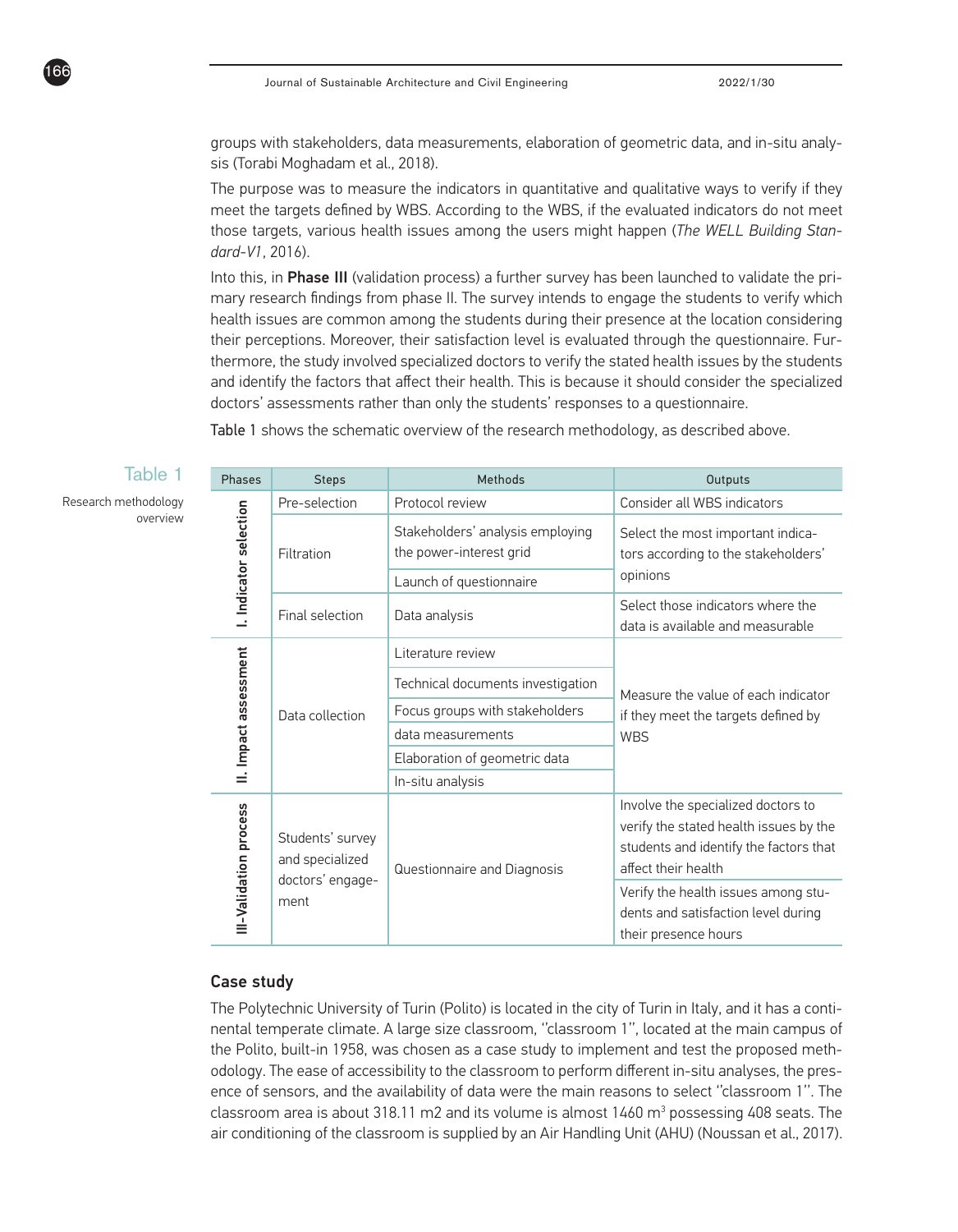The Heating, ventilation, and air conditioning (HVAC) system of the classroom consists of a compressor, a condenser, an expansion valve, and an evaporator. HVAC systems follow a thermodynamic process to remove heat from one place, replace it with cold air, and expel the hot air to the outside atmosphere (Talei et al., 2021). They take the most power consumption to carry out the indoor environmental comfort (Hamidi et al., 2021). The classroom HVAC system has



been working since 1991 and the operation hours are 8:00 am to 7:00 pm from Monday to Friday and from 8:00 am to 2:00 pm on Saturday. The commercial building management system for HVAC (DesigoTM) developed by Siemens is the basis of the control system for the classroom (Noussan et al., 2017). In the building renovation process in 2015, new automatic windows were installed. However, the window operations are not controlled by the Desigo™ software. The data related to the air quality (e.g., temperature, relative humidity, and CO2) has been measured by the HVAC system of the classroom from 2011 up to now. Fig. 1 shows an interior picture of the classroom.

This section reports the results of each phase, and it discusses the significance of the findings. The  $\overline{\text{Results}}$ outlined below;

#### Phase I — Indicator selection

The pre-selection started from 94 indicators, which were the total indicators of WBS classified into seven categories: Air, Water, Nourishment, Light, Fitness, Comfort, and Mind. As the case study was a classroom which is an interior part of the building, the indicators that did not have any impact on IEQ were discarded, i.e., Water, Nourishment, Mind, and Fitness. At this point, the number of indicators was reduced to 50.

The filtration started with the design of the specific online questionnaire to select the final set of indicators. Initially, the stakeholders were identified among academic experts in the field of energy and through the interests-power grid were mapped. Afterward, the online questionnaire was launched among those 80 selected stakeholders.

The goal of the voting process was to identify the most significant indicators relative to the indoor air and light quality of the classroom, which can affect the health of students. By considering the opinion of all the experts in the field, it was possible to carry out a pre-selection of indicators and rate the importance of the different issues for IEQ assessment.

The experts were asked to answer the questions based on an ordinal scale of 0 to 4 ( $0 = not$  important to 4 = very important and DK (Does not know)), in order to express their preferences. In particular, the experts rated each indicator according to three main criteria—(i) understandability, (ii) measurability, and (iii) relevancy.

Based on the experts' answers, the indicators were first ranked from the most preferred to the fewer ones. Then, formula (1) was employed to select the limited number of indicators (Rasali et al., 2016). The average rate (X) of indicators was calculated by summing the total rates of all indicators (Q) and dividing it by the total number of indicators (Z). By this method, the indicators which had the total rate (Y) more than the average rate (X) in each category were selected.

Fig. 1

Polito, Campus in Corso Duca degli Abruzzi, Classroom 1. Source: Photo by Polito Data Lab, October 2019

167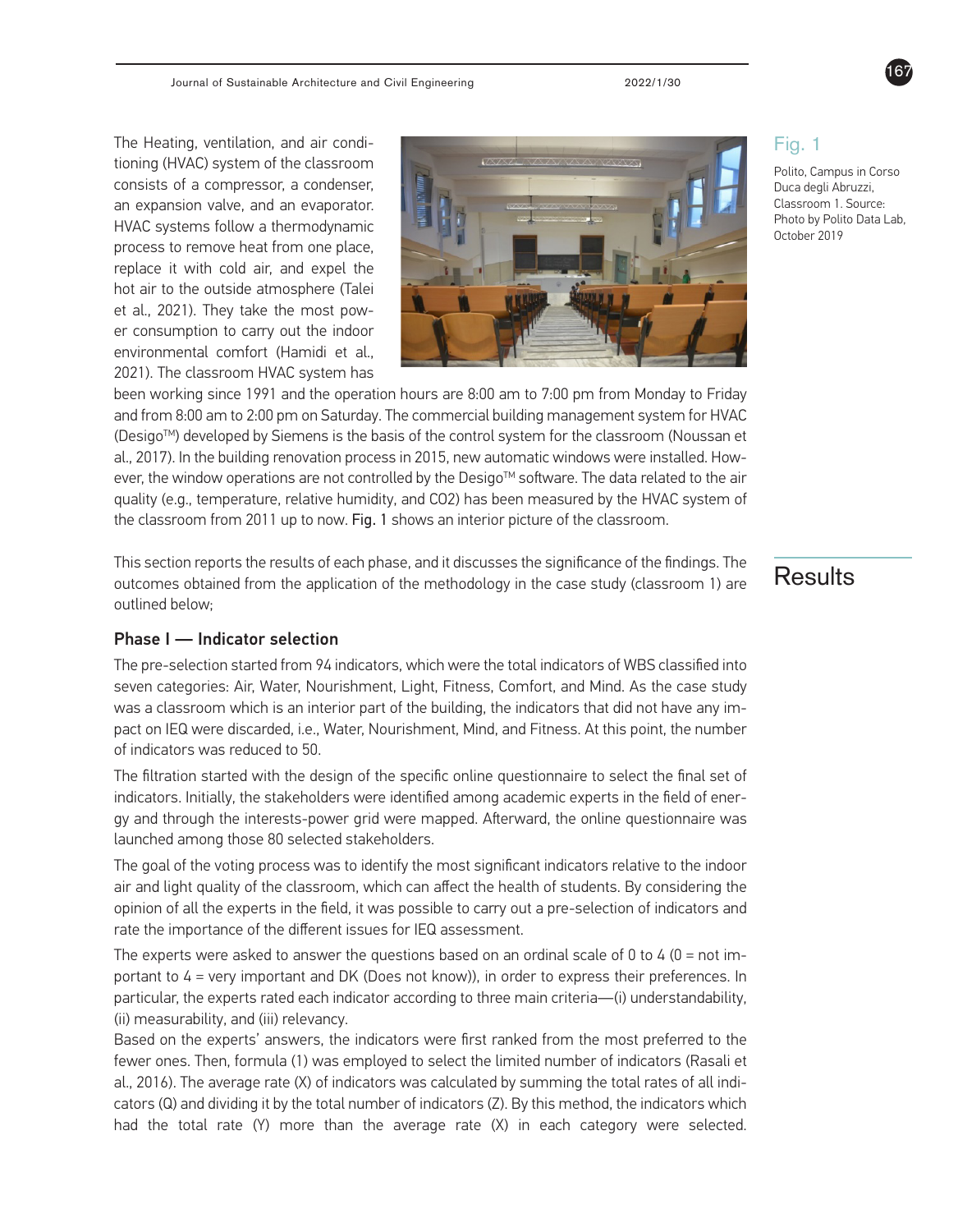$$
Q/Z = X \t\t if \tY \ge X \to Select the indicator \t(1)
$$

The results of the questionnaire highlighted the 12 most important indicators categorized into Comfort, Air, and Light. They highly voted those indicators that affected the IEQ issues, in terms of student health and, hence, the less important indicators were ranked at the bottom of the list. The data availability and measurability were also considered to select the final set of indicators. In this phase, the comfort category was eliminated, as the data related to its indicators were not available to be assessed. Therefore, the final selection led to selecting 7 indicators. The data relating to the selected indicators were collected from the existing databases (i.e., Data lab and Building Area) of the Polito campus. Table 2 shows the list of the final seven indicators and explains their objective and unit.

|  | Category | Code           | Indicator                                                                                    | Objective                                                                                                                                               | Unit          |
|--|----------|----------------|----------------------------------------------------------------------------------------------|---------------------------------------------------------------------------------------------------------------------------------------------------------|---------------|
|  |          | A <sub>1</sub> | Humidity Control; Rela-<br>tive Humidity                                                     | To provide adequate humidity levels by limiting<br>the growth of pathogens, reducing exhaust<br>gases, and preserving thermal comfort.                  | $\%$          |
|  | Air      | A2             | Smoking ban; Indoor<br>smoking ban                                                           | To avoid smoking, reduce air pollution, and<br>decrease the exposure of non-smokers to<br>smoke.                                                        |               |
|  |          | A <sub>3</sub> | Air filtration; Particle<br>filtration                                                       | To eliminate indoor and outdoor air pollution<br>through air filtration.                                                                                | $\%$          |
|  |          | L1             | Daylighting fenestration;<br>Window sizes for work-<br>ing and learning spaces               | To reduce excessive radiation and make the<br>exposure of the occupants to daylight better by<br>increasing fenestration parameters.                    | $\frac{0}{0}$ |
|  | Light    | L2             | Daylighting fenestration;<br><b>Window Transmittance</b><br>in Working and Learning<br>Areas | To reduce excessive radiation and make the<br>exposure of the occupant to daylight better by<br>increasing fenestration parameters.                     | nm            |
|  |          | L <sub>3</sub> | Right to light; Window<br>access for working &<br>learning spaces                            | To increase occupant exposure to daylight and<br>increase outside view by reducing the dis-<br>tance of workstations or desks to a window or<br>atrium. | m             |
|  |          | L4             | Solar glare control; Day-<br>light management                                                | To avoid sun glare by obstructing or mirroring<br>direct sunlight from occupants.                                                                       |               |

#### Table 2

The final set of indicators, source WBS (*The WELL Building Standard-V1*, 2016)

168

#### Phase II — Impact assessment

Within Phase II, the impact of the final seven selected indicators was assessed for classroom 1 to explore the indoor air and light quality, and consequently, their impact on student health. Table 3 summarizes how each indicator was evaluated illustrating the assessment methods (the description of how the indicator can be measured), type (quantitative vs. qualitative), and data sources (a list of resources that were used in developing the assessment of the indicators).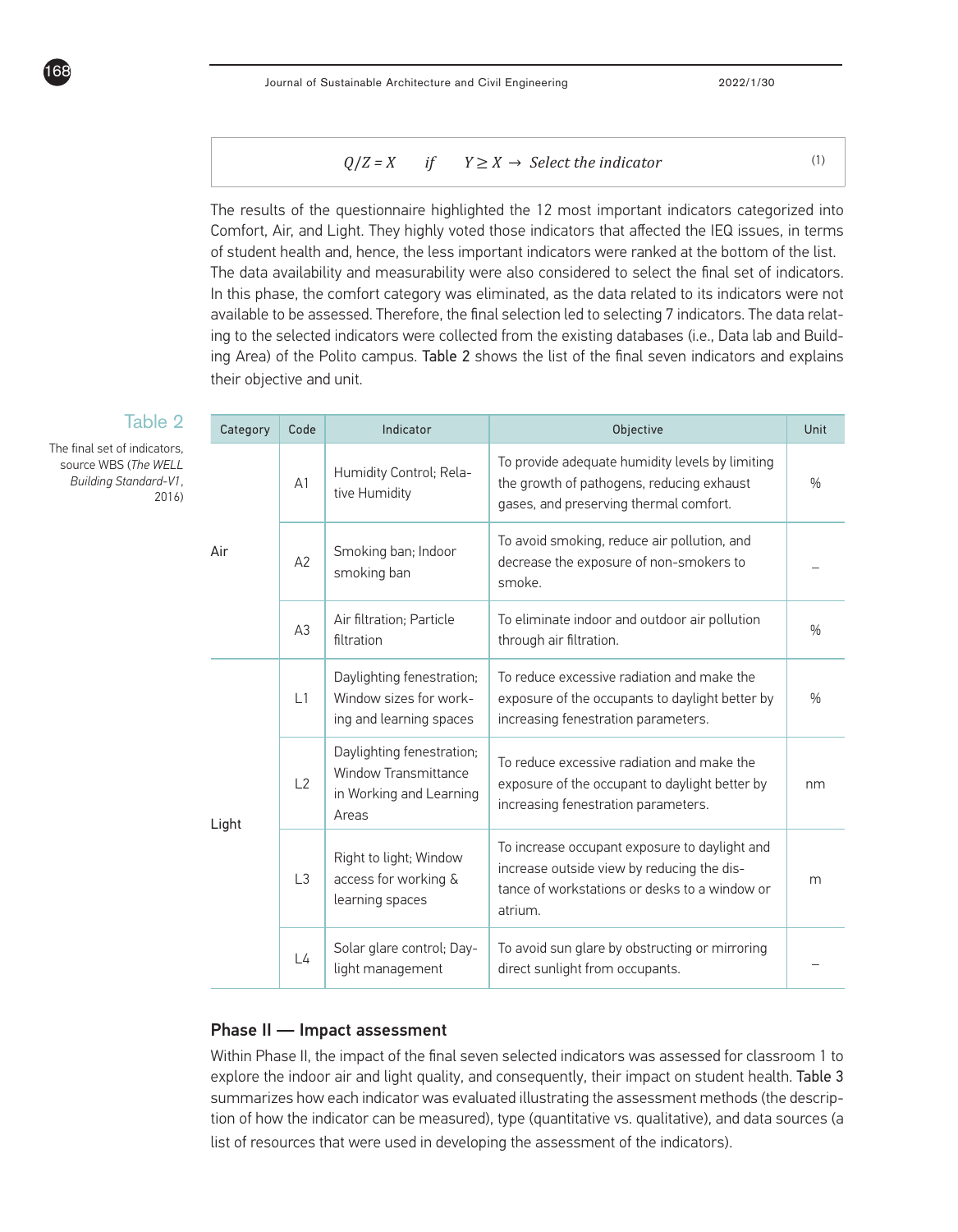| Code                                                                                                                               | Unit          | Assessment method                             | Type                                                                           | Data source                                                                    |  |  |
|------------------------------------------------------------------------------------------------------------------------------------|---------------|-----------------------------------------------|--------------------------------------------------------------------------------|--------------------------------------------------------------------------------|--|--|
| A <sub>1</sub>                                                                                                                     | $\frac{0}{n}$ | Calculations/Mea-<br>surement                 | Quantitative                                                                   | Data measured by Data Lab at Polito<br>campus                                  |  |  |
| A2                                                                                                                                 |               | Policy Document/<br>Visual inspection         | Qualitative                                                                    | Literature Review                                                              |  |  |
| A3                                                                                                                                 | $\frac{0}{n}$ | Calculations/Mea-<br>surement                 | Quantitative                                                                   | Regional Agency for Environmental<br>Protection (ARPA) Piemonte, Italy         |  |  |
| L1                                                                                                                                 | $\frac{0}{0}$ | Architectural Draw-<br>ing/ Visual Inspection | Quantitative/<br>Qualitative                                                   | Architectural drawing documents creat-<br>ed by Building Area at Polito Campus |  |  |
| L2                                                                                                                                 | nm            | Architectural Draw-<br>ing/ Architect         | Qualitative                                                                    | Technical office at Polito Campus                                              |  |  |
| Architectural Draw-<br>L <sub>3</sub><br>m<br>ing/ Visual Inspection<br><b>Architectural Draw-</b><br>L4<br>ing/ Visual Inspection |               |                                               | Quantitative/<br>Qualitative                                                   | Architectural drawing documents creat-<br>ed by Building Area at Polito Campus |  |  |
|                                                                                                                                    |               | Quantitative/<br>Qualitative                  | Architectural drawing documents creat-<br>ed by Building Area at Polito Campus |                                                                                |  |  |

#### Table 3

Summarization of overall assessment of indicators, source (Gorini et al., 2008; Gualano et al., 2014; *The WELL Building Standard-V1*, 2016; Valente et al., 2007)

The upcoming part is dedicated to the assessment of indicators, which was thoroughly examined in the case study. In this part, the WBS requirements for each indicator, their assessment procedure, and evaluation results are fully described.

#### **\_** *Indicator A1. Humidity Control; Relative Humidity (RH)*

#### *Requirements of WBS:*

According to WBS, at least one of the following is required:

- a An air conditioning system capable of maintaining the relative humidity between 30% and 50% during all presence hours, by reducing or increasing the humidity to the air.
- b The humidity level modeled in the location for at least 95% of all the working hours of the year is within 30–50%. Buildings that are in humid areas are recommended to follow this feature (*The WELL Building Standard-V1*, 2016).

#### *Assessment process:*

This indicator was assessed through specific measurements obtained from different networks of probes, sensors, data logs, and software. The data acquisition was achieved, at a time resolution of 15 minutes, for the whole year of 2019. The data was collected by the Living Lab of the Polito campus, written partly in the Perl script and partly in the R language, and was based on a Microsoft SQL Server database for long-term storage. The data points related to every minute were exported into a text document and, after that, were imported into an MS SQL Server 2012 relational database and aggregated to a 15-minute basis. Fig. 2 indicates the arrangement of RH, Temperature (T) values, and their correlation in 2019.

According to Figure 2, the trend of changes in RH values experienced an enormous escalation from June/July/August to February/March. Looking at more details, RH began at 85 % on 9/6/2019, which was the highest humidity in 2019. Despite the highest value in June, the amount of RH then declined significantly and fell to the lowest rates of 10 % and 0 % on the 13<sup>th</sup>, and 20<sup>th</sup> of January and 13th of September, respectively. Considering the measurements, of 11,845 RH base detections every 15 minutes, only 2833 RH detected points were within 30–50% during presence times in the year 2019 (8:00 am to 7:00 pm from Monday to Friday; 8:00 am to 2:00 pm on Saturday).

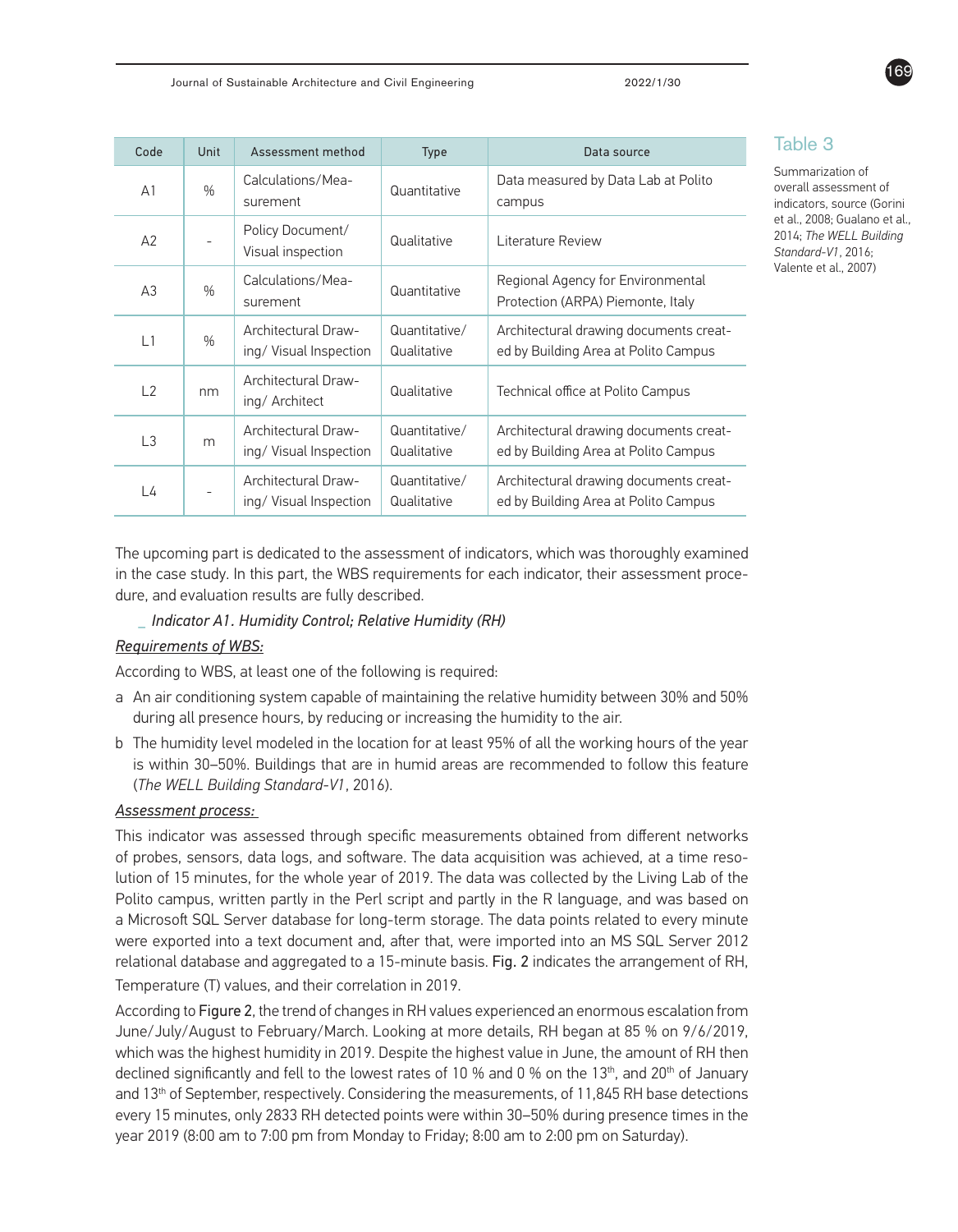

In addition to the RH, the air temperature was also measured by the HVAC system. Despite having reached a peak of 35 °C in January/February 2019, the changes in the Temperature value had a period of stability from May to October (with an average of 23°C). What stands out in Figure 2 is that the trend then escalated slowly from October to December 2019.

The figure also illustrates the correlation between the changes of T and RH amount in 2019. With respect to the information given by the graph, the humidity values experienced a significant rise in RH from March to May 2019 with a peak of 83 % on 8/5/2019, while the Temperature showed an enormous decline during that period and remained stable from 4/5/2019 to 31/10/2019. The RH then saw a significant reduction and fell to 7 % on 22/12/2019. Despite fluctuating heavily between 4/1/2019 and 18/4/2019, the trend of T changed, then remained steady at 50 %.

To conclude, the T values were quite stable during the period and did not change with high fluctuations, while the RH values changed rapidly. The reason for this is that the Air Handling Unit (AHU) of the classroom measures the RH without controlling it, and the ventilation system of the classroom is obsolete; whereas the temperature of the classroom is controlled by the HVAC system and the above measurement confirm the stable variations in the T values.

#### *Evaluation result:*

According to the measurements, not all of the RH values were in the required range (30–50%), and only a few days and hours matched with the WBS requirements.

**\_** *Indicator A2. Smoking ban; Indoor smoking ban*

#### *Requirements of WBS:*

The following building policy is required:

a Smoking and e-cigarettes are prohibited indoors (*The WELL Building Standard-V1*, 2016).

#### *Assessment process:*

Since 10 January 2005, the anti-smoking law banned smoking in all public indoor spaces in Italy (Gorini et al., 2008; Gualano et al., 2014; Valente et al., 2007). Awareness of the building policy and an in-situ visualization has outlined that smoking is forbidden inside the Polito campus building and classrooms.

#### *Evaluation result:*

The smoking ban indicator for classroom 1 met the WBS requirements.

**\_** *Indicator A3. Air filtration; Particle filtration*

#### *Requirements of WBS:*

At least one of the following requirements should be encountered in the buildings:

a The filters with MERV13 (or higher) are used in the air conditioning system to filter outdoor air.



## Fig. 2

RH and T measurements at classroom 1 for 2019, source: Living Lab Polito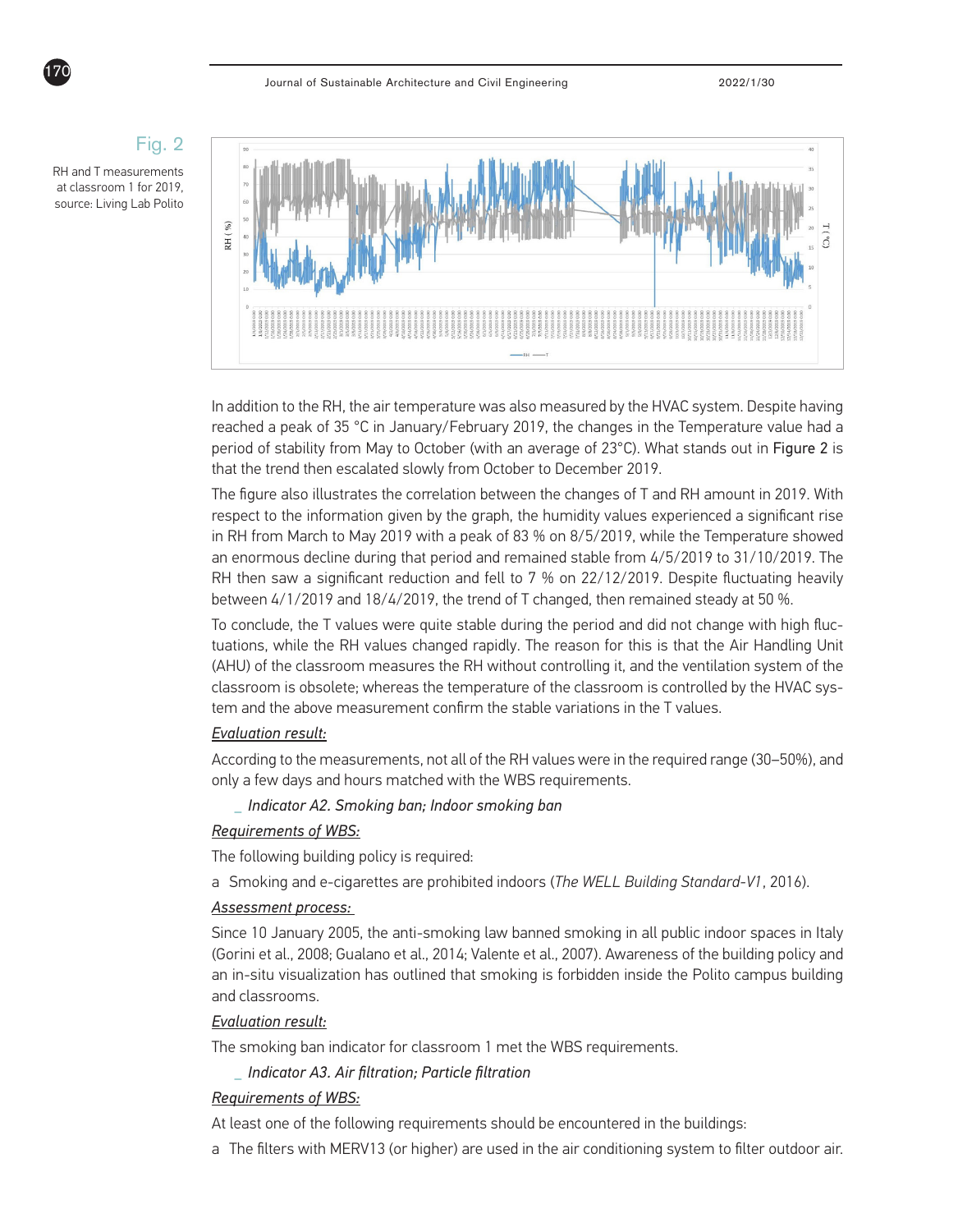b The PM<sub>10</sub> and PM<sub>2.5</sub> levels of the outdoor air measured within 1.6 km of the building for 95% of yearly hours are less than the limits indicated in the WELL Air Quality Standards feature (*The WELL Building Standard-V1*, 2016).

#### *Assessment process:*

This indicator was assessed by an energy simulation software, which checks all the filters located in the ventilation system of the classroom to determine the Minimum Efficiency Rate Value (MERV). The calculation process was carried out considering the particle size range [nm], Average minimum Particle Size Efficiency (PSE) designator (%), and fractional efficiency (%). Table 4 demonstrates the results of the fractional efficiency MERV calculations for the filters.

| Particle size range[nm]                      |                |                   | Fine filter #1                  |                                      | Fine filter #2                  |                                               | Fine filters #3 $&$ #4          |                                               |
|----------------------------------------------|----------------|-------------------|---------------------------------|--------------------------------------|---------------------------------|-----------------------------------------------|---------------------------------|-----------------------------------------------|
| Lower<br>limit                               | Upper<br>limit | Geometric<br>mean | Fractional<br>efficiency<br>[%] | Average<br>minimum<br><b>PSE [%]</b> | Fractional<br>efficiency<br>[%] | Average<br>minimum<br>PSE desig-<br>nator [%] | Fractional<br>efficiency<br>[%] | Average<br>minimum<br>PSE desig-<br>nator [%] |
| 300                                          | 400            | 346.41            | 78.73                           | 87.85                                | 80.25                           | 89                                            | 78.18                           | 87.06                                         |
| 400                                          | 550            | 469.04            | 86.36                           |                                      | 87.72                           |                                               | 85.79                           |                                               |
| 550                                          | 700            | 620.48            | 90.89                           |                                      | 92.49                           |                                               | 90.51                           |                                               |
| 700                                          | 1000           | 836.66            | 95.4                            |                                      | 95.54                           |                                               | 93.75                           |                                               |
| 1000                                         | 1300           | 1140.18           | 99.6                            | 97.69                                | 97.18                           | 98.22                                         | 96.43                           | 97.10                                         |
| 1300                                         | 1600           | 1442.22           | 99.6                            |                                      | 97.83                           |                                               | 96.42                           |                                               |
| 1600                                         | 2200           | 1876.17           | 98.32                           |                                      | 98.72                           |                                               | 97.18                           |                                               |
| 2200                                         | 3000           | 2569.05           | 99.40                           |                                      | 99.13                           |                                               | 98.35                           |                                               |
| 3000                                         | 4000           | 3464.10           | 99.60                           |                                      | 99.30                           |                                               | 98.60                           |                                               |
| 4000                                         | 5500           | 4690.42           | 99.80                           | 99.83                                | 99.50                           | 99.60                                         | 99.00                           | 99.20                                         |
| 5500                                         | 7000           | 6204.84           | 99.90                           |                                      | 99.70                           |                                               | 99.40                           |                                               |
| 7000                                         | 10000          | 8366.60           | 100                             |                                      | 99.90                           |                                               | 99.80                           |                                               |
| Minimum Efficiency Reporting<br>Value (MERV) |                |                   | MERV 15                         |                                      | MERV 15                         |                                               | MERV 15                         |                                               |

### Table 4

Fractional Efficiency MERV calculations

#### *Evaluation result:*

From the measurements, it was outlined that all the filters placed inside the AHU of the classroom correspond to MERV 15 and the filtration system was better than the minimum required.

#### **\_** *Indicator L1. Daylighting fenestration; Window sizes for working and learning spaces Requirements of WBS:*

The following conditions should be observed in facades with regularly occupied spaces:

- a On the external facades, the window–wall ratio should be between 20% and 60%. If the ratio is over 40%, it requires exterior shading or tunable glazing, which is able to control unwanted heat gain and glare.
- b If the ratio is between 40% and 60%, the windows should be located at least 2.1 m above the floor (*The WELL Building Standard-V1*, 2016).

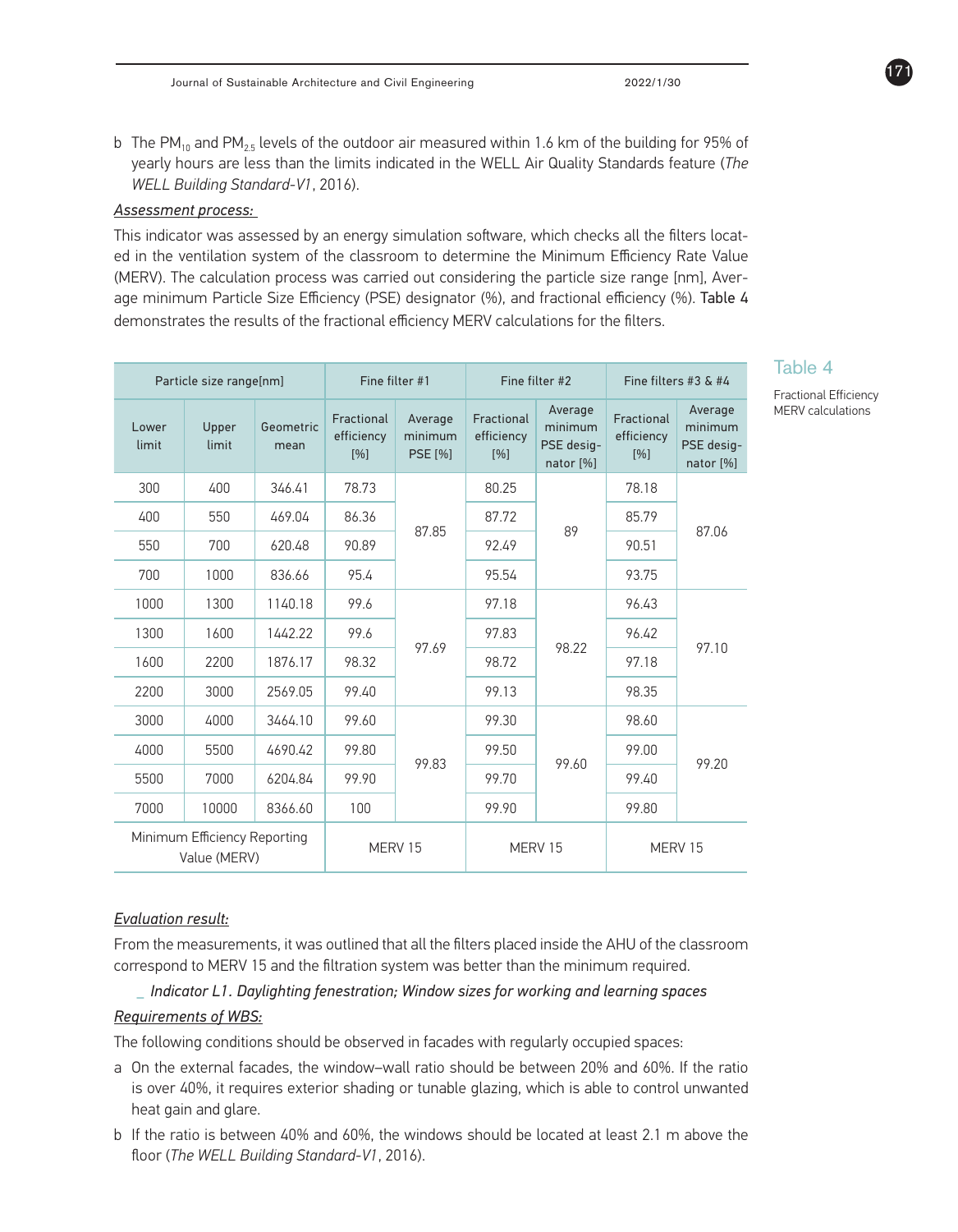#### *Assessment process:*

172

This indicator was assessed in three steps. In the first step, architectural drawings (DWGs) of the classroom (e.g., section, plan, and view) were utilized to measure the window and wall areas. The window–wall ratio calculations followed Formula (2):

| ( <i>Windows area/walls area</i> ) $\times$ 100 % = Ratio,             |  |
|------------------------------------------------------------------------|--|
| If $\Sigma$ Ratio $> 40\% \rightarrow$ windows need external shadings. |  |

The classroom had a total of three exterior walls  $(2 \text{ walls A} + 1 \text{ wall B})$  and 13 windows that varied in size (5 windows on each wall  $A + 3$  windows on wall B). The results of the measurements were as follows:

*Wall A*:( *Windows area*/*Walls area*) × 100%,  $[(208\times150)+(224\times150)+(240\times150)+(257\times150)+(270\times150)]\div13166.28=13\%$ *Wall B*:( *Windows area*/*Walls area*) × 100%,  $[(240\times165)+(240\times165)+(283\times165)]\div646697=19\%,$  $\sum$  *Ratio* = (2 *Ratio wall A*) + *Ratio wall B*,  $(2\times13\%) + 19\% = 45\%$ 

According to these calculations, the total window-wall ratio was about 45%. In the second step, the distances of walls and windows were measured, using the DWGs. The measurements outlined that all the windows were located 3.5 m above the floor. At the third step, an in-situ survey was implemented, which confirmed the presence of exterior blinds attached to the windows of the classroom. Figure 1 shows an interior picture of the classroom, with the exterior blinds on the windows.

#### *Evaluation result:*

According to the measurements, the window-wall ratio in classroom 1 was more than 40% and the distance of windows from the floor is more than 2.1 m. Moreover, the windows had exterior shadings, and the indicator fulfilled the WBS target.

**\_** *Indicator L2. Daylighting fenestration; Window Transmittance in Working and Learning Areas*

#### *Requirements of WBS:*

The following Visible Transmission (VT) conditions should be met for all non-decorative glazing:

- a All glazing located 2.1 m above the floor should have a VT of 60% or more.
- b All glazing (excluding skylights) located equal to or less than 2.1 m from the floor should have a VT of 50% or more (*The WELL Building Standard-V1*, 2016).

#### *Assessment process:*

To assess this indicator, the distances between all windows and the floor were measured using the architectural drawings, and it was determined that all the windows were located 3.5 m above the floor. Moreover, the technical office of the Polito campus (the relevant experts) confirmed that all the glazing used in the campus building had a Visible Transmission (VT) of 60%.

#### *Evaluation result:*

The indicator met the WBS requirements regarding the glazing VT conditions.

#### **\_** *Indicator L3. Right to light; Window access for working and learning spaces*

#### *Requirements of WBS:*

The following conditions should be met in the buildings: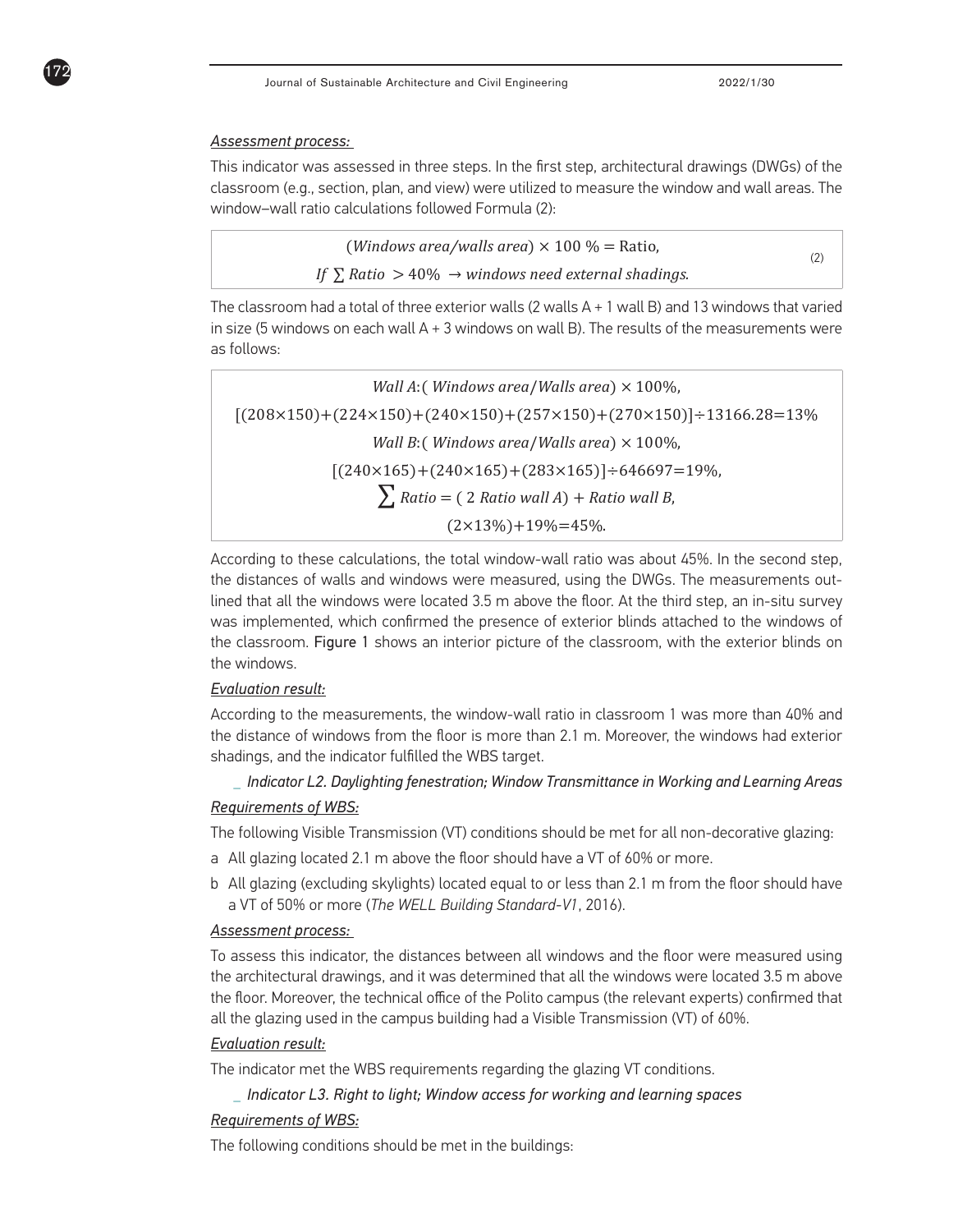- a The distance between 75% of workstations or desks from an atrium or a window that has e the possibility to see the outside should be 7.5 m.
- b The distance between 95% of all workstations from an atrium or a window that has the possibility to see the outside should be 12.5 m (*The WELL Building Standard-V1*, 2016).

#### *Assessment process:*

This indicator was assessed using architectural drawings (DWGs) of the classroom to measure the distance between students' chairs and desks from the windows. The measurements showed that 84% of desks had a 7.5 m distance from windows without views to the exterior, as the windows of the classroom were located 3.5 m above the floor and students were unable to see the outside. Figure 1 shows the location of windows in the classroom.

#### *Evaluation result:*

The indicator did not meet the WBS requirements since the windows only had the function of providing light, and there was no visual view to the outside.

#### **\_** *Indicator L4. Solar glare control; Daylight management*

#### *Requirements of WBS:*

In regularly occupied spaces (excluding lobbies), if the distance between all the glazing and the floor is more than 2.1 m, at least one of the following is required:

- a Automatic or manually controllable interior window shading, or blinds preventing excessive radiation.
- b Automatic exterior shading systems to block excessive sunlight.
- c Interior light shelves to reflect sunlight onto the ceiling.
- d A window glazing system with a micro-mirror film that reflects sunlight upwards.
- e A variable transparency glazing, such as electrochromic glass, can decrease the light and heat transfer by 90% or more (*The WELL Building Standard-V1*, 2016).

#### *Indicator assessment:*

To assess this indicator, an onsite visualization of the classroom was implemented. In addition, the distances between windows and floors were measured, utilizing the architectural drawings (DWGs) of the classroom. The DWGs measurements indicated that windows were located 3.5 m above the floor. Furthermore, an onsite survey outlined the interior blinds attached to the glazing. The blinds were controllable through an electrical component. Figure 1 shows the presence of interior blinds on the windows.

#### *Evaluation result:*

The indicator met the WBS target since the presence of blinds which were controllable through an electrical component that manually control the excessive radiation.

Table 5 summarizes the WBS requirements and the results of the impact assessment. Over the seven indicators, five (A2, A3, L1, L2, and L4) totally met the requirements of the WBS, while the indicators A1 and L3 did not.

The results obtained from the impact assessment of indicator A1 showed that the ventilation system was not working appropriately. Moreover, the RH level was not between 30–50% in all of the presence hours. According to the WBS, a low level of humidity may cause health symptoms, such as skin dryness and irritation of the skin, eyes, throat, and mucous membranes. However, a high humidity level can lead to respiratory symptoms, especially in sensitive persons (*The WELL Building Standard-V1*, 2016). Regarding indicators A2 and A3, no incompatible situation was observed in the evaluation process. As indicated previously, smoking was forbidden in the entire campus and the filtration system was in a good condition. Therefore, they will probably not cause

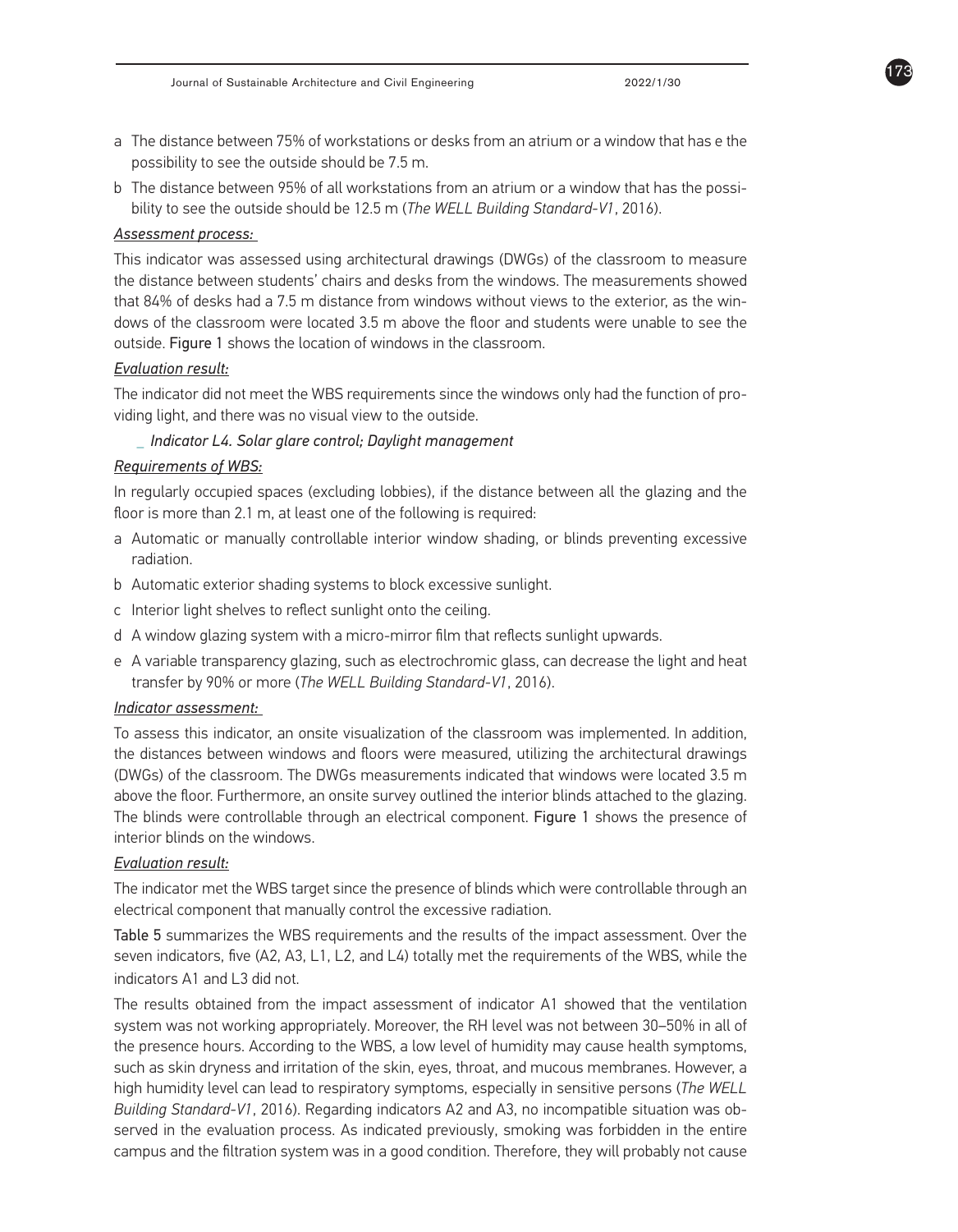|  | Category | Indicator<br>Code | WBS requirement (The WELL Building Standard-V1, 2016)                                                | Data<br>Verified |
|--|----------|-------------------|------------------------------------------------------------------------------------------------------|------------------|
|  | Air      | A <sub>1</sub>    | The RH was between 30- 50% at all presence hours                                                     | X                |
|  |          | A2                | Indoor smoking was forbidden in the classroom                                                        |                  |
|  |          | A3                | Filters had MERV 13 or higher                                                                        |                  |
|  |          | L1                | If window-wall ratio was between 40-60%, the external shadings<br>were required                      |                  |
|  |          | L2                | All glazing has a VT of more than 60%                                                                |                  |
|  | Light    | L3                | The distance between 75% of students' desks from a window which<br>could see the outside was 7.5 m   | X                |
|  |          | L4                | The distance between all the glazing and the floor was more than<br>2.1 m and the windows had blinds |                  |

any health issues among the students relying on the WBS target. Moreover, the window sizes and, consequently, the window–wall ratio (indicator L1) and their transmittance rate (indicator L2) were in the acceptable range. Regarding indicator L3, the location of windows 3.5 m above the floor (and, thus, obviously above the heads of students) led to a lack of view to the exterior. As indicated in the WBS, having no views to the outside may cause some psychological issues for students, such as depression and distraction during the time (Shamseldin, 2021; *The WELL Building Standard-V1*, 2016). In contrast with this issue, all the windows had exterior and interior blinds (indicator L4), which were able to control the unwanted heat and light gain to the classroom. Thus, this may not cause exhaustion and discomfort among students.

The primary research achievements and comparing them with WBS needed to be validated and verified whether the indicated health issues were really felt by students. Into this, Phase III, as a validation process was designed.

#### Phase III — Validation process

A second online survey was launched to verify the results obtained in phase II to validate the primary research findings, regarding the health symptoms experienced by students. This survey was designed in order to compare the health issues indicated by the WBS and the real symptoms felt by students.

As anticipated, the health issues indicated by the WBS due to poor air and light quality of the classroom were dryness and irritation of the skin and/or eyes, throat, mucous membranes, respiratory irritation and allergies, depression, and distraction.

To this end, the questionnaire comprised four main close-ended questions, starting with a general question asking their gender as a socio-demographic variable (Q1) (Numata et al., 2021). The main body of the questionnaire was designed according to consider the health of students. Q2 was related to the health symptoms due to the poor air quality of the classroom, while Q3 asked for details of the problems caused by poor light quality. In addition, Q4 evaluated the general health and satisfaction rate of the students of the classroom (Prozuments et al., 2020). Moreover, an open-ended question, Q5, was added, which asked whether the students have any suggestions for the future improvements of indoor air and light quality of the classroom. The questionnaire is shown in Table 6.

Table 5

Data verification results for indicators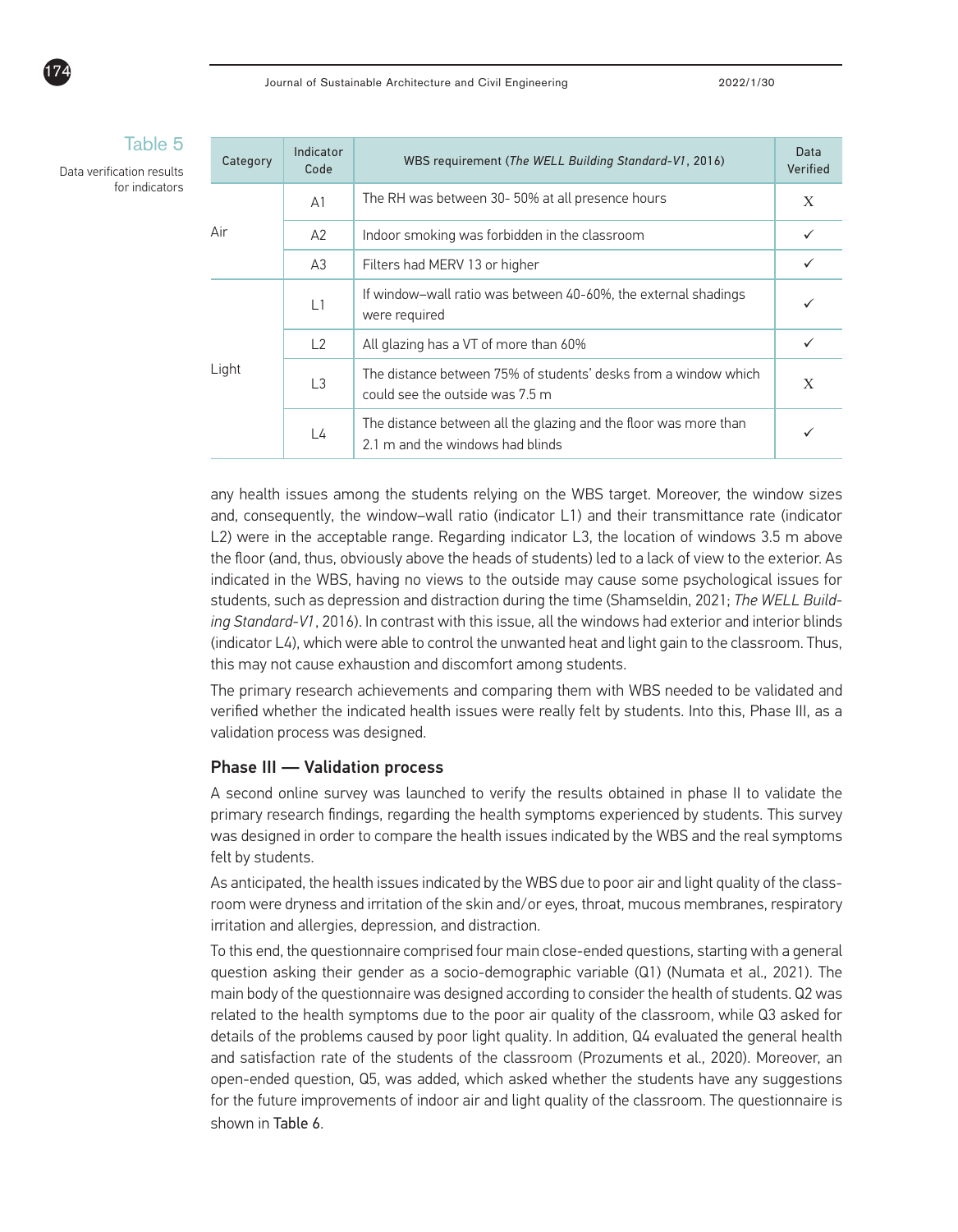Dear students,

This questionnaire was designed to evaluate your health and satisfaction rate about the indoor air and light quality of classroom 1 on the main campus during your presence. Please answer the following questions considering your real feelings and perceptions.

| Questions                                                                                                                              | Responses            |                     |                      |                   |
|----------------------------------------------------------------------------------------------------------------------------------------|----------------------|---------------------|----------------------|-------------------|
| 1. Please indicate your gender?                                                                                                        | Female               | Male                | Prefer not<br>to say |                   |
| 2. Did you have any of the following health<br>symptoms in the past 6 months?                                                          | Noticeable           | Unnoticeable        | Rarely<br>noticeable |                   |
| Dryness and irritation of the skin or/and eyes                                                                                         |                      |                     |                      |                   |
| Throat                                                                                                                                 |                      |                     |                      |                   |
| Mucous membranes                                                                                                                       |                      |                     |                      |                   |
| Respiratory irritation and allergies                                                                                                   |                      |                     |                      |                   |
| 3. Did you have any of the following psycho-<br>logical and neurological disorders in the past<br>6 months?                            | Noticeable           | Unnoticeable        | Rarely<br>noticeable |                   |
| Depression                                                                                                                             |                      |                     |                      |                   |
| <b>Distraction</b>                                                                                                                     |                      |                     |                      |                   |
| 4. Are you satisfied with                                                                                                              | Very<br>dissatisfied | <b>Dissatisfied</b> | Satisfied            | Very<br>satisfied |
| Lighting in the classroom?                                                                                                             |                      |                     |                      |                   |
| The ventilation system of the classroom?                                                                                               |                      |                     |                      |                   |
| Please indicate your motivation                                                                                                        |                      |                     |                      |                   |
| 5. Do you have any suggestions for the future<br>indoor air and light quality improvement of the<br>campus? If yes, please write here. |                      |                     |                      |                   |

The questionnaire was launched in December 2019, the same year of the data collection. Even if the capacity of the classroom was 408 seats, during the research period (2019), only 120 students were present, and 91 students have filled in the online questionnaire. The precipitated students were composed of 35 males, 38 females, and 18 of them preferred not to say about their gender. Afterward, the data was accurately analyzed and elaborated. According to the questionnaire responses, some health symptoms were almost unnoticeable among the students in the classroom, such as mucous membranes and throat, with 88 and 78 unnoticeable responses, respectively, given by the students (see Fig. 3). However, dryness and irritation of the skin and eyes were reported, with 60 noticeable responses. In addition, about 58 students felt depression and only 12 students did not have any issue with distraction, while 42 of them were always distracted and 40 students were rarely distracted. Fig. 3 shows the health symptoms of respondents, related to the indoor air and light quality of the classroom.



Student health questionnaire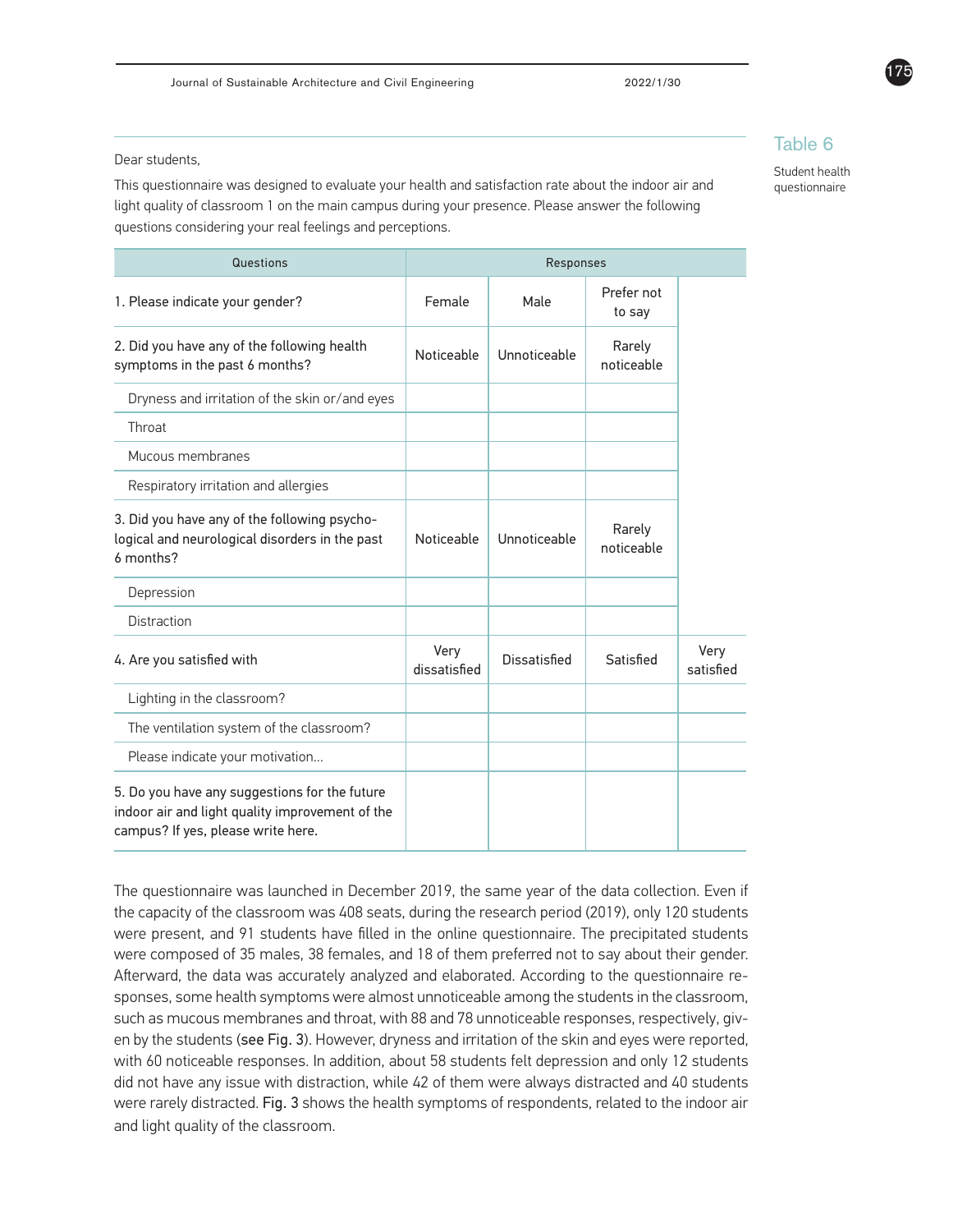

Based on 76 satisfied responses over 91, the feedback highlighted that almost all the students were satisfied with the lighting situation in the classroom, while they were not satisfied with the ventilation system (60 dissatisfaction responses). The high rate of satisfaction with the lighting system of the classroom confirmed that it was in good condition, while only 24% of students were satisfied with the ventilation system, accounting for the least number of students. Fig. 4 illustrates the satisfaction rate of students related to the indoor air and light quality of the classroom.

Some of the students also provided their motivations for their dissatisfaction. They stated that "*the air seems very dense, and we cannot breathe well, the windows are never open*" and "*we would like a slightly brighter light, the air in the class does not seem fresh, It's too hot and humid*".

Some students suggested installing better air conditioners and also air cleaning, which will be helpful for having fresh air in the classroom.

Notably, students' answers are often subjective and can be influenced by a plethora of external factors unrelated to the air and light issues. Moreover, due to the fact that the life and activity of students take place inside and outside the university campus, their health is also being influenced by external factors that must be taken into account. Hence, also the specialized doctors' assessments have been considered rather than only the students' responses to a questionnaire.



According to the analysis, the health symptoms felt by students, such as irritation and allergies, were due to inappropriate levels of RH in the classroom, as was seen in the impact assessment result for indicator A1. Besides, the lack of external and natural light caused depression and distraction among a major part of students, confirming the validity of the assessment results for Indicator L3.

### Fig. 4

Satisfaction rate related to indoor air and light quality of the classroom

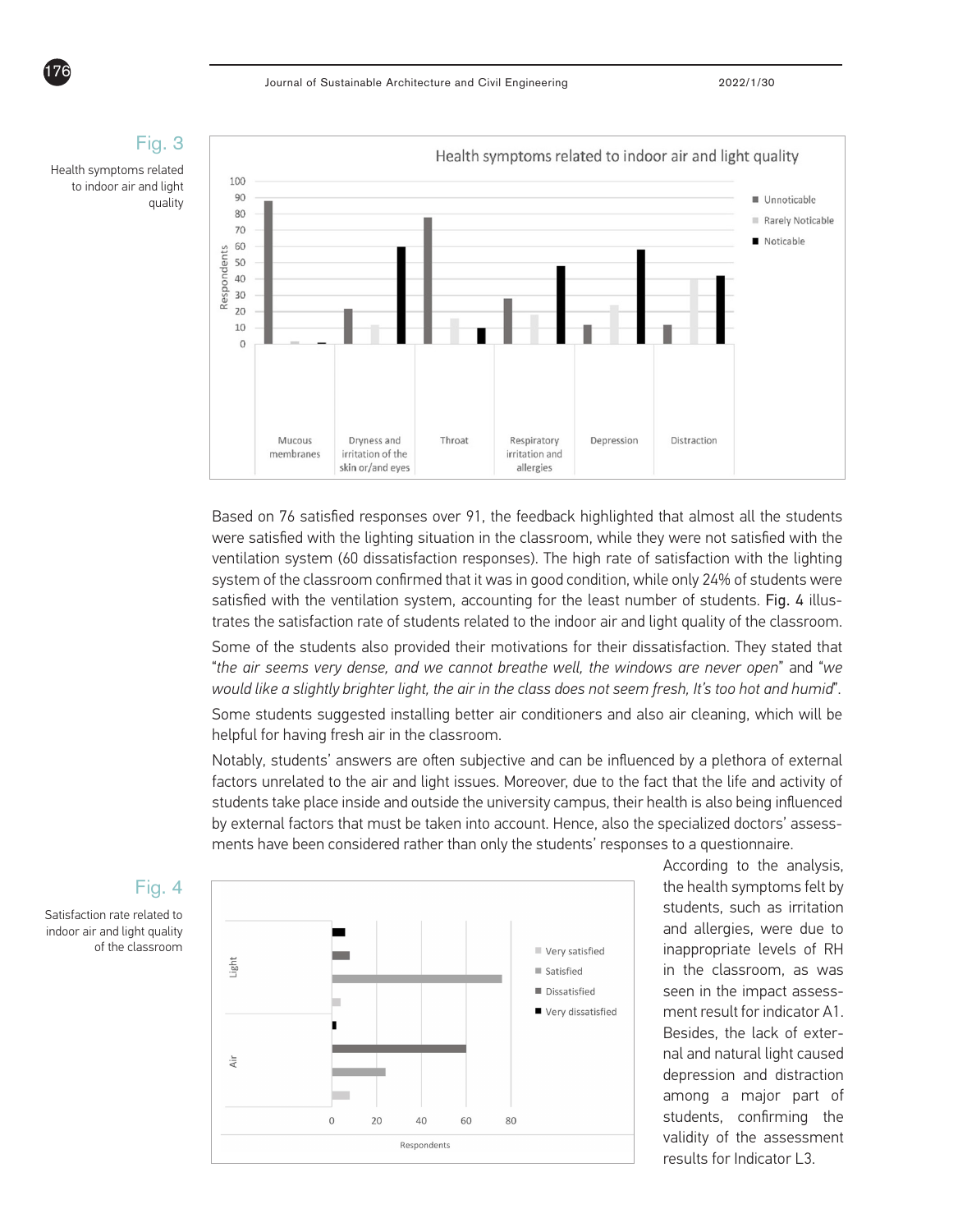The research results showed that it is important to consider and integrate all the three above-mentioned phases engaging the relevant stakeholders to measure accurately the air and light quality in an educational building. A set of indicators have been identified as the most important ones that contribute significantly to the health of students in the classroom. The impact assessment came up with two main issues, which were lastly verified by the specialized doctors. A poor level of humidity and an inappropriate position of windows in the classroom has led to the students' health issues such as irritation and allergies, depression, and distraction. The use of assessment tools helped in defining the targets to be met and standardizing the procedure.

Hence, three significant insights are provided based on the key findings of the present study and interviews with experts. By doing this, the study intends to promote a high level of indoor air and light quality, in order to improve the health of students. The given insights take into account social, environmental, and economic aspects intending to aid designers to make better decisions in the design phases of the project by linking to the different SDGs, to better reflect the idea behind it.

- **\_** Adapting the HVAC system of the classroom: The design of HVAC systems is a challenging engineering task that requires experienced decision-making (Calero-Pastor et al., 2017). Moreover, the properties of HVAC systems are very important for health purposes, and their adaption can help to reduce the risk of various infectious diseases which are transmittable by the ventilation system (Chirico et al., 2020; Mohammadi Nafchi et al., 2021). The indoor temperature and humidity are high in a building; the virus transmission reduces. However, it is important to change the indoor air with fresh outdoor air (Chipalkatti et al., 2021; Haque & Rahman, 2020; J. Wang et al., 2020). The simulation results and relevant experts' advice demonstrated that the HVAC system of the classroom has no device to control the RH; thereby, the RH is not at an appropriate level at all during the presence hours. Considering the present case study, it is quite probable that the infection risk of viruses, such as the novel coronavirus causing COVID-19, could be increased during the present time, due to the inappropriate ventilation rate and RH level, especially when the RH is low. Therefore, adapting the HVAC system of the classroom is a vital point to improve the indoor air quality and advance the health of students. (Link with SDGs 3, 4, 7, 13, 16, 11).
- Using Photocatalytic oxidation technology in the central ventilation system: Photocatalytic oxidation technology plays an important role in human health, by purifying the indoor air. This technology has been used in various places, such as buildings materials, ventilation systems, and furniture (Yu & Brouwers, 2009). Therefore, according to the expert opinions, using this technology in the central ventilation system of the classroom may help to remediate indoor air pollution and help to decrease possible health issues among the students. (Link with SDGs 3, 4, 7, 11, 13).
- **\_** Using active shading systems: Active shading systems fall into three categories: Integrated renewable energy shading, kinetic shading, and smart glazing (Al Dakheel & Tabet Aoul, 2017). Dynamic shading systems minimize building energy consumption, balance IEQ, and improve occupant visual and thermal comfort (Al Dakheel & Tabet Aoul, 2017; Shamseldin, 2021). These systems fold, slide, expand, shrink, and transform in the shading devices if exposed to mechanical, chemical, or electrical drivers (Al Dakheel & Tabet Aoul, 2017). In the studied classroom, the glazing shadings were not automatic, but are manually controllable by the students through an electrical component. Therefore, in the classroom, daylight could have undesirable side effects, such as unwanted heat gains and glare. In this regard, installing automatic shading devices and light sensors is vital to reduce excess heat gain and glare, thus improving the indoor light quality of the classroom, as well as student health. (Link with SDGs 3,4, 7,13).

**Discussion** and Future **Insights**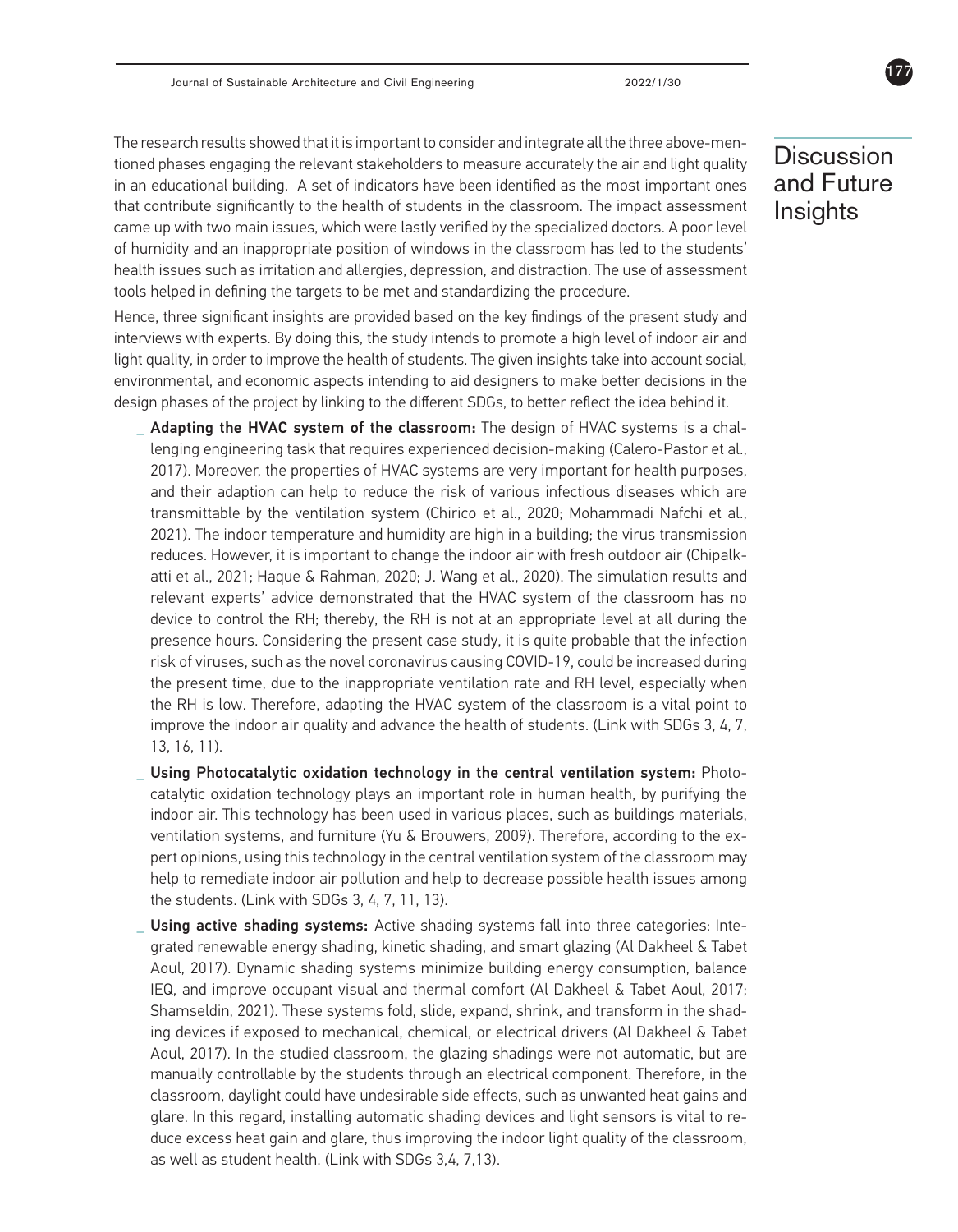## **Conclusions**

178

The present study addressed the need for the selection of the indicators from the green rating tool which assesses the indoor air and light quality of a campus classroom, which contributes significantly to the health of students. In this route, among various campus green rating tools, the WBS was selected due to its suitability to deal with health and wellness aspects. The set of seven indicators was selected through the comprehensive review of WBS protocol, stakeholder engagement, and data analysis. Afterward, the value of each selected indicator was measured employing different assessment methods to verify if those values meet the WBS targets in terms of wellness and health of students. Additionally, the health issues among students and their satisfaction level during their presence hours, have been analyzed by specialized doctors. The authors point out some of the most relevant findings of the present study which cover three points:

It is crucial to engage the expert stakeholders in the process of the indicator's selection: in fact, engaging the stakeholders led to considering different technical aspects. Hence, a specific questionnaire was developed and filled out by relevant experts in the field, with the aim of selecting the most relevant indicators that mainly contribute to indoor air and light quality and, consequently, student health and wellness.

The indicators need to be measured by collecting real data: after selecting the indicators, the necessary data was collected through the indicated methods shown in Table 2 to assess the impacts of indicators in the specific case study. It is notable to say that there is a need to preprocess the data in order to prepare accurate, reusable, and elaborated information.

The social aspects such as students' perception should be integrated into the process: this study emphasized the importance of integrating the social aspects into the technical ones engaging the students. Into this, the specific questionnaire has been distributed among the students, and consequently, their responses showed that two health symptoms were the most widespread; (i) dryness and irritation of the skin about 66%, and (ii) eye and respiratory irritation and allergies about 52 %. The students' answers were well aligned with the out-of-range indoor air and light quality in the classroom.

The used methodology is capable of being easily generalized and replicable in different similar contexts collecting the specific data and information. Indeed, this flexible approach leads to a wider contribution that has been brought to the current state of the art.

As a preliminary theoretical framework proposed by this study, the outcome helps designers to consider the indoor air and light quality issues from the early phase of the project with specific attention to social, institutional, and technical aspects. Finally, the theoretical framework represents a substantial step towards sustainable development in the context of campus buildings.

The main limitation of the present study was related to a lack of appropriate data for assessing a higher number of indicators. Therefore, the indicators will need to be extended and revised through the use of specialized tools in the future with specific attention to the COVID-19 situation.

#### Author Contributions

Formal analysis, investigation, methodology, computational analysis, original draft preparation writing, graphic material elaboration, and scenario formulation: F.A.; formal analysis, investigation, computational analysis, original draft preparation, reviewing, and supervision: S.T.M.; methodology, reviewing and supervision: P.L. All authors have read and agreed to the published version of the manuscript.

#### Funding

This research received no external funding.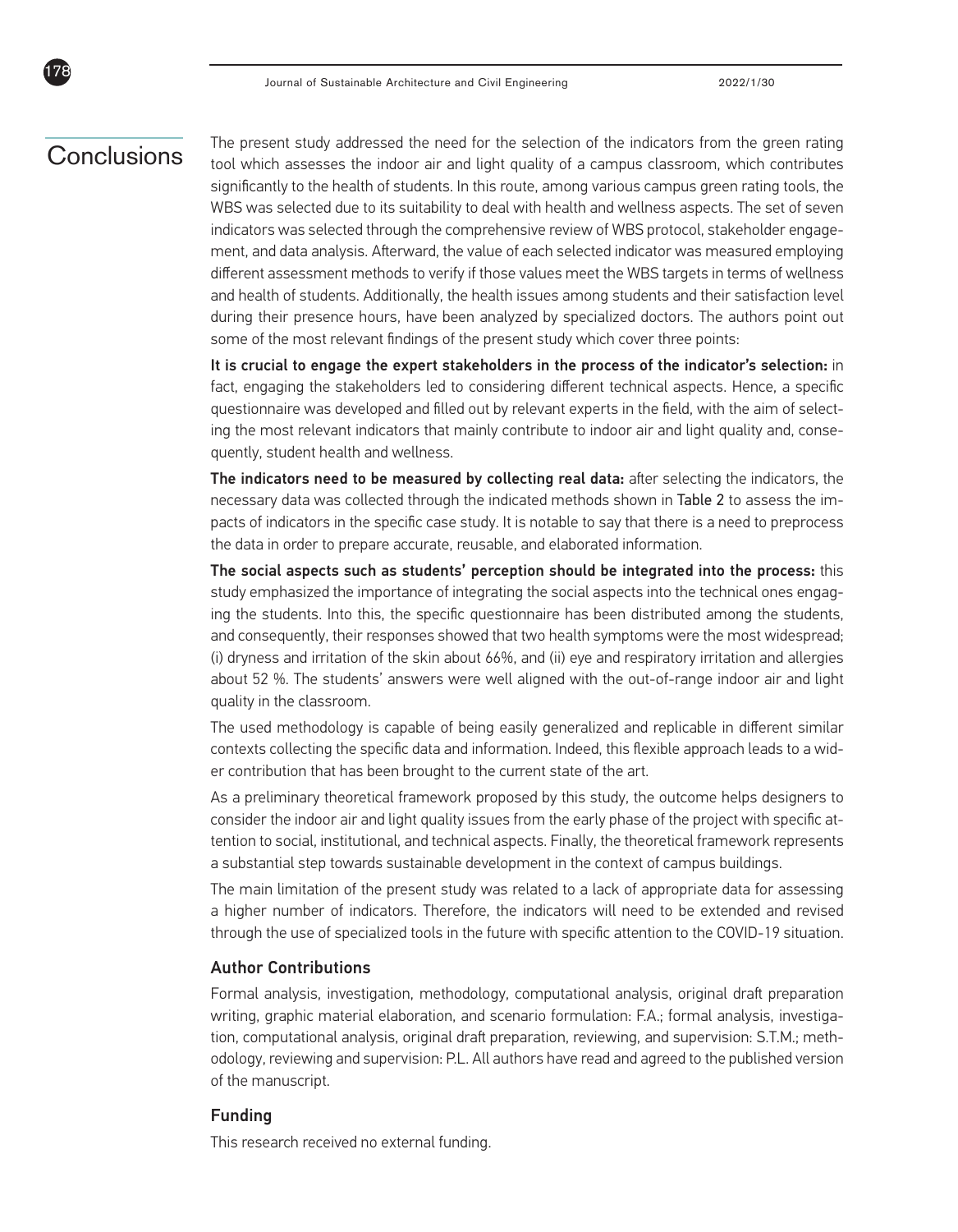#### Acknowledgments

The authors would also like to acknowledge the contributions of Giovanni Carioni, Fabrizio Tonda Roc, Paolo Tronville, Monica Garis, Carlo Deregibus, and all the Green Team experts, who helped in the fulfillment of the present research results and data collection. The authors would like to also thank two anonymous reviewers for their constructive and precious comments which significantly improve this work.

#### Conflicts of Interest

The authors declare no conflict of interest.

Abdulaali, H. S., Usman, I. M. S., Hanafiah, M. M., Abdulhasan, M. J., Hamzah, M. T., & Nazal, A. (2020). Impact of poor Indoor Environmental Quality (IEQ) to Inhabitants' Health, Wellbeing and Satisfaction. International Journal of Advanced Science and Technology, 29(No.3s).

Abdulaali, H., Usman, I., Hanafiah, M., Abdulhasan, M., Hamzah, M., & Nazal, A. (2020). Impact of poor Indoor Environmental Quality (IEQ) to Inhabitants' Health, Wellbeing and Satisfaction. Pp. Xx-Xx, 1(01).

Al Dakheel, J., & Tabet Aoul, K. (2017). Building Applications, opportunities and challenges of active shading systems: A state-of-the-art review. Energies, 10(10), 1672. https://doi.org/10.3390/ en10101672

Ali, H. H., & Al Nsairat, S. F. (2009). Developing a green building assessment tool for developing countries - Case of Jordan. Building and Environment, 44(5), 1053-1064. https://doi.org/10.1016/j. buildenv.2008.07.015

Annesi-Maesano, I., Baiz, N., Banerjee, S., Rudnai, P., Rive, S., & the SINPHONIE Group. (2013). Indoor Air Quality and Sources in Schools and Related Health Effects. Journal of Toxicology and Environmental Health, Part B, 16(8), 491-550. https://doi.or g/10.1080/10937404.2013.853609

Arcega-Cabrera, F., Fargher, L., Quesadas-Rojas, M., Moo-Puc, R., Oceguera-Vargas, I., Noreña-Barroso, E., Yáñez-Estrada, L., Alvarado, J., González, L., Pérez-Herrera, N., & Pérez-Medina, S. (2018). Environmental Exposure of Children to Toxic Trace Elements (Hg, Cr, As) in an Urban Area of Yucatan, Mexico: Water, Blood, and Urine Levels. Bulletin of Environmental Contamination and Toxicology, 100(5), 620-626. https://doi.org/10.1007/s00128- 018-2306-8

Arif, M., Katafygiotou, M., Mazroei, A., Kaushik, A., & Elsarrag, E. (2016). Impact of indoor environmental quality on occupant well-being and comfort: A review of the literature. International Journal of Sustainable Built Environment, 5(1), 1-11.https://doi. org/10.1016/j.ijsbe.2016.03.006

Azizibabani, M., & Dehghani, M. (2017). The Role of Architecture in the Process of Moving towards Sustainable Development. Journal of Sustainable Architecture and Civil Engineering, 20(3), 25-35. https:// doi.org/10.5755/j01.sace.20.3.18406

Badeche, M., & Bouchahm, Y. (2021). A study of Indoor Environment of Large Glazed Office Building in Semi Arid Climate. Journal of Sustainable Architecture and Civil Engineering, 29(2), 175-188. https:// doi.org/10.5755/j01.sace.29.2.28008

Bortolini, R., & Forcada, N. (2021). Association between Building Characteristics and Indoor Environmental Quality through Post-Occupancy Evaluation. Energies, 14(6), 1659. https://doi.org/10.3390/en14061659

Calero-Pastor, M., Mathieux, F., Brissaud, D., & Dewulf, J. (2017). A method for supporting the design of efficient heating systems using EU product policy data. International Journal of Sustainable Engineering, 10(6), 313-325. https://doi.org/10.1080/ 19397038.2017.1359859

CDC - Indoor Environmental Quality-NIOSH Workplace Safety and Health Topic. (2019, July 2). https:// www.cdc.gov/niosh/topics/indoorenv/default.html

Chipalkatti, N., Le, Q. V., & Rishi, M. (2021). Sustainability and Society: Do Environmental, Social, and Governance Factors Matter for Foreign Direct Investment? Energies, 14(19), 6039. https://doi. org/10.3390/en14196039

Chirico, F., Sacco, A., Bragazzi, N. L., & Magnavita, N. (2020). Can air-conditioning systems contribute to the spread of SARS/MERS/COVID-19 infection? Insights from a rapid review of the literature. International Journal of Environmental Research and Public Health, 17(17), 6052. https://doi.org/10.3390/ ijerph17176052

Costanza, R., Daly, L., Fioramonti, L., Giovannini, E., Kubiszewski, I., Mortensen, L. F., Pickett, K. E., Ragnarsdottir, K. V., De Vogli, R., & Wilkinson, R. (2016).

## References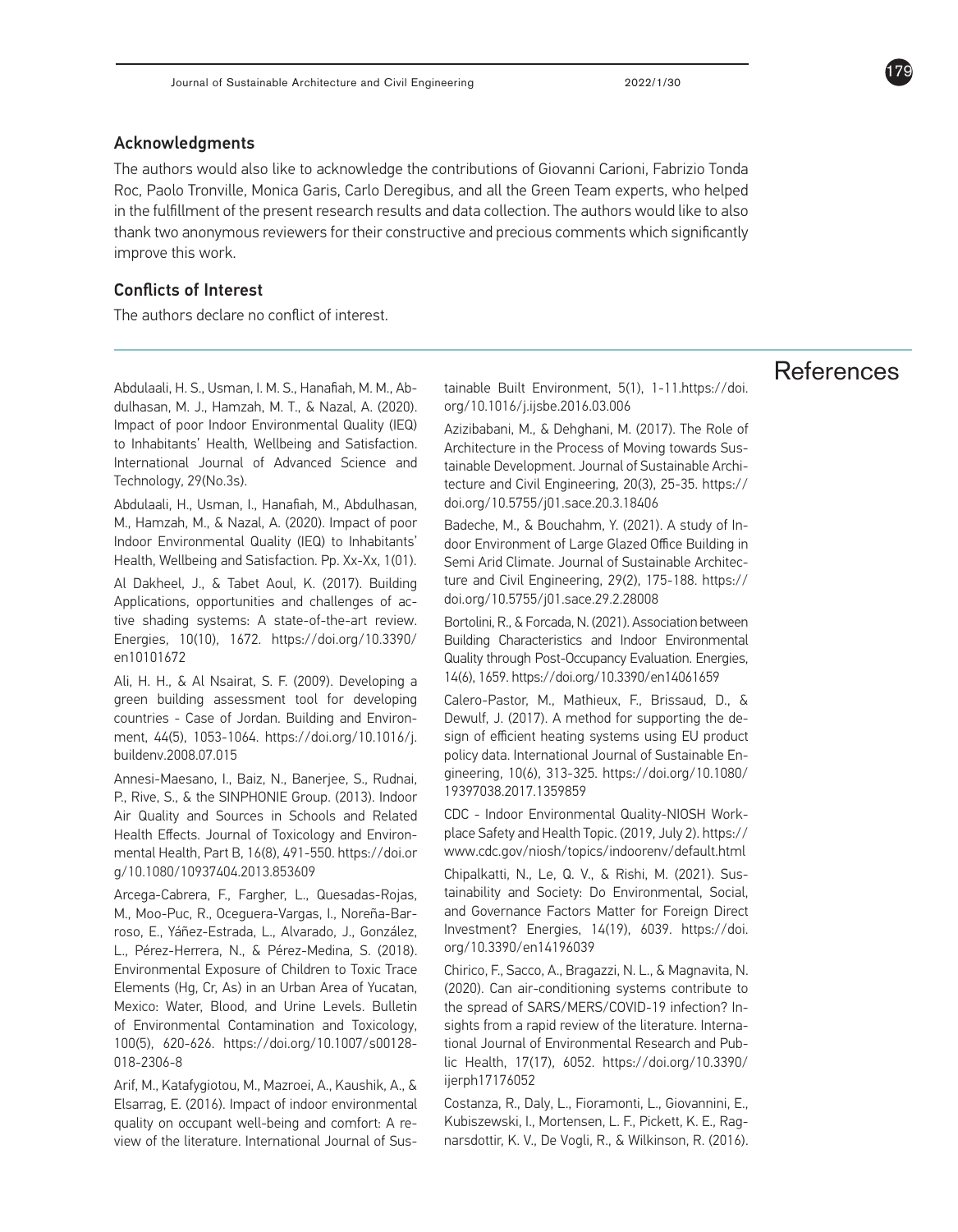Modelling and measuring sustainable wellbeing in connection with the UN Sustainable Development Goals. Ecological Economics, 130, 350-355. https:// doi.org/10.1016/j.ecolecon.2016.07.009

180

Daisey, J. M., Angell, W. J., & Apte, M. G. (2003). Indoor air quality, ventilation and health symptoms in schools: An analysis of existing information. Indoor Air, 13(LBNL-48287). https://doi.org/10.1034/ j.1600-0668.2003.00153.x

Dente, B. (2014). Understanding policy decisions. In Understanding Policy Decisions (pp. 1-27). Springer, Cham. https://doi.org/10.1007/978-3-319-02520-9\_1

Educational Facilities Pilot Addenda | WELL v1. (n.d.). Retrieved January 8, 2021, from https://resources.wellcertified.com/tools/educational-facilities-pilot-addenda

Ferguson, A., & Solo-Gabriele, H. (2016). Children's exposure to environmental contaminants: An editorial reflection of articles in the IJERPH special issue entitled,"children's exposure to environmental contaminants." Multidisciplinary Digital Publishing Institute.https://doi.org/10.3390/ijerph13111117

Gorini, G., Gasparrini, A., Tamang, E., Nebot, M., Lopez, M. J., Albertini, M., Marcolina, D., Group, Working, the E. E., & Group, E. E. W. (2008). Prevalence of second-hand smoke exposure after introduction of the Italian smoking ban: The Florence and Belluno survey. Tumori Journal, 94(6), 798-802. https://doi. org/10.1177/030089160809400604

Gualano, M. R., Bert, F., Scaioli, G., Passi, S., La Torre, G., & Siliquini, R. (2014). Smoking ban policies in Italy and the potential impact of the socalled Sirchia Law: State of the art after eight years. BioMed Research International, 2014. https://doi. org/10.1155/2014/293219

Hamidi, Y., Malha, M., & Bah, A. (2021). Study of Four Passive Second Skin Façade Configurations as a Natural Ventilation System During Winter and Summer. Journal of Sustainable Architecture and Civil Engineering, 28(1), 94-105. https://doi. org/10.5755/j01.sace.28.1.27728

Haque, S. E., & Rahman, M. (2020). Association between temperature, humidity, and COVID-19 outbreaks in Bangladesh. Environmental Science & Policy, 114, 253-255. https://doi.org/10.1016/j.envsci.2020.08.012

Heath, O., Jackson, V., & Goode, E. (2018). Creating positive spaces using the WELL Building standardTM.

Ho, M. Y. (Annie), Lai, J. H. K., Hou, H. (Cynthia), & Zhang, D. (2021). Key Performance Indicators for Evaluation of Commercial Building Retrofits: Shortlisting via an Industry Survey. Energies, 14(21),

7327. https://doi.org/10.3390/en14217327 https:// doi.org/10.3390/en14217327

Iglesias-González, A., Hardy, E. M., & Appenzeller, B. M. R. (2020). Cumulative exposure to organic pollutants of French children assessed by hair analysis. Environment International, 134, 105332. https://doi.org/10.1016/j.envint.2019.105332

Ishak, Z., Fong, S. L., & Shin, S. C. (2019). SMART KPI Management System Framework. 2019 IEEE 9th International Conference on System Engineering and Technology (ICSET), 172-177. https://doi. org/10.1109/ICSEngT.2019.8906478

Jamaludin, N. M., Mahyuddin, N., & Akashah, F. W. (2016). Assessment of indoor environmental quality (IEQ): Students well-being in University classroom with the application of landscaping. MATEC Web of Conferences, 66, 00061. https://doi.org/10.1051/ matecconf/20166600061

Khamidi, M. F., Wahab, S. N. A., & Zahari, N. M. (2013). POST OCCUPANCY EVALUATION (POE) AND INDOOR ENVIRONMENTAL QUALITY (IEQ) ASSESS-MENT: A CASE STUDY OF UNIVERSITI TEKNOLOGI PETRONAS NEW ACADEMIC COMPLEX. Journal of Design + Built, 6(0), Article 0. http://spaj.ukm.my/ jsb/index.php/jdb/article/view/101

Lee, S., & Lee, K. S. (2019). A Study on the Improvement of the Evaluation Scale of Discomfort Glare in Educational Facilities. Energies, 12(17), 3265. https://doi.org/10.3390/en12173265

Liang, H.-H., Chen, C.-P., Hwang, R.-L., Shih, W.-M., Lo, S.-C., & Liao, H.-Y. (2014). Satisfaction of occupants toward indoor environment quality of certified green office buildings in Taiwan. Building and Environment, 72, 232-242. https://doi.org/10.1016/j. buildenv.2013.11.007

Løken, E. (2007). Use of multicriteria decision analysis methods for energy planning problems. Renewable and Sustainable Energy Reviews, 11(7), 1584- 1595. https://doi.org/10.1016/j.rser.2005.11.005

Lynch, T. (2016). United Nations Sustainable Development Goals: Promoting health and well-being through physical education partnerships. Cogent Education, 3(1), 1188469. https://doi.org/10.1080/ 2331186X.2016.1188469

Ma, F., Zhan, C., & Xu, X. (2019). Investigation and Evaluation of Winter Indoor Air Quality of Primary Schools in Severe Cold Weather Areas of China. Energies, 12(9), 1602. https://doi.org/10.3390/ en12091602

Marchetti, S., Longhin, E., Bengalli, R., Avino, P., Stabile, L., Buonanno, G., Colombo, A., Camatini, M., & Mantecca, P. (2019). In vitro lung toxicity of indoor PM10 from a stove fueled with different biomasses.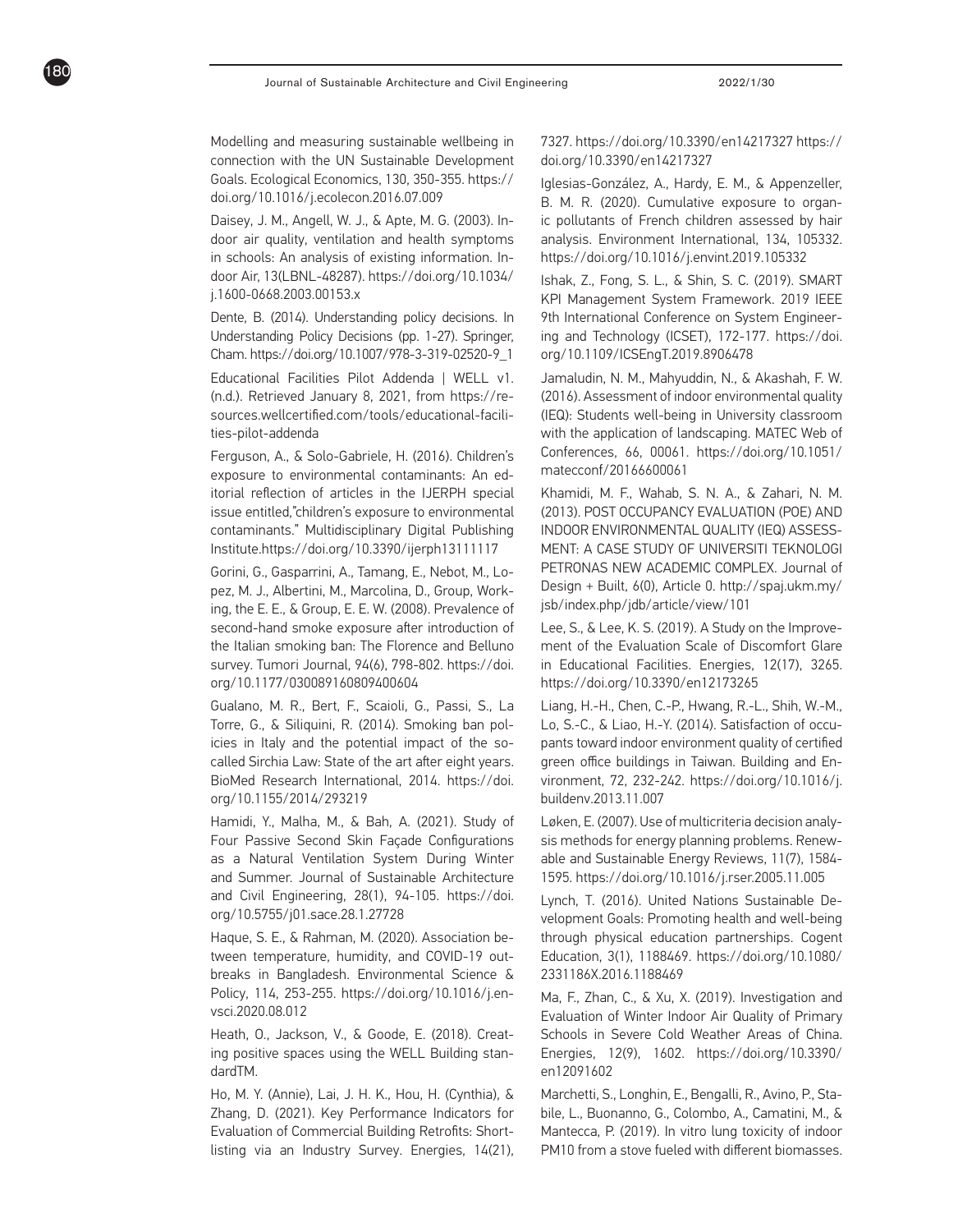Science of The Total Environment, 649, 1422-1433. https://doi.org/10.1016/j.scitotenv.2018.08.249

Meiboudi, H., Lahijanian, A., Shobeiri, S. M., Jozi, S. A., & Azizinezhad, R. (2018). Development of a new rating system for existing green schools in Iran. Journal of Cleaner Production, 188, 136-143. https://doi.org/10.1016/j.jclepro.2018.03.283

Mohammadi Nafchi, A., Blouin, V., Kaye, N., Metcalf, A., Van Valkinburgh, K., & Mousavi, E. (2021). Room HVAC Influences on the Removal of Airborne Particulate Matter: Implications for School Reopening during the COVID-19 Pandemic. Energies, 14(22), 7463. https://doi.org/10.3390/en14227463

Noussan, M., Carioni, G., Degiorgis, L., Jarre, M., & Tronville, P. (2017). Operational performance of an Air Handling Unit: Insights from a data analysis. Energy Procedia, 134, 386-393. https://doi. org/10.1016/j.egypro.2017.09.579

Numata, M., Sugiyama, M., Swe, W., & del Barrio Alvarez, D. (2021). Willingness to Pay for Renewable Energy in Myanmar: Energy Source Preference. Energies, 14(5), 1505. https://doi.org/10.3390/ en14051505

Pacitto, A., Amato, F., Moreno, T., Pandolfi, M., Fonseca, A., Mazaheri, M., Stabile, L., Buonanno, G., & Querol, X. (2020). Effect of ventilation strategies and air purifiers on the children's exposure to airborne particles and gaseous pollutants in school gyms. Science of The Total Environment, 712, 135673. https://doi.org/10.1016/j.scitotenv.2019.135673

Prozuments, A., Borodinecs, A., & Zemitis, J. (2020). Survey based evaluation of indoor environment in an administrative military facility. Journal of Sustainable Architecture and Civil Engineering, 27(2), 96-107. https://doi.org/10.5755/j01. sace.27.2.26079

Rasali, D., Zhang, R., Guram, K., Gustin, S., & Hay, D. I. (2016). Priority health equity indicators for British Columbia: Selected indicators report (p. 7) [Provincial Health Services Authority, Population and Public Health Program]. https://resourceyourcommunity.com/wp-content/uploads/2018/12/Priority-health-equity-indicators-for-BC.pdf

Sarbu, I., & Sebarchievici, C. (2013). Aspects of indoor environmental quality assessment in buildings. Energy and Buildings, 60, 410-419. https:// doi.org/10.1016/j.enbuild.2013.02.005

Shamseldin, A. (2021). Improvement of the Psychological Lighting Effect Assessment in the Environmental Building Rating Systems. Journal of Sustainable Architecture and Civil Engineering, 29(2), 102-120. https://doi.org/10.5755/j01. sace.29.2.28475

Sulaiman, M. A., Yusoff, W. W., & Kamarudin, W. W. (2013). Evaluation of Indoor Environmental Quality (IEQ) on dense Academic Building: Case Studies Universiti Tun Hussein Onn Malaysia. International Journal of Scientific and Research Publications, 3(1).

Tahsildoost, M., & Zomorodian, Z. S. (2018). Indoor environment quality assessment in classrooms: An integrated approach. Journal of Building Physics, 42(3), 336-362. https://doi. org/10.1177/1744259118759687

Talei, H., Benhaddou, D., Gamarra, C., Benbrahim, H., & Essaaidi, M. (2021). Smart Building Energy Inefficiencies Detection through Time Series Analysis and Unsupervised Machine Learning. Energies, 14(19), 6042. https://doi.org/10.3390/en14196042

The WELL Building Standard-v1. (2016, May). scienceguide.nl/wp-content/uploads/2018/09/The-WELL-Building-Standard-v1-with-May-2016-addenda.pdf

Torabi, M., & Mahdavinejad, M. (2021). Past and Future Trends on the Effects of Occupant Behaviour on Building Energy Consumption. Journal of Sustainable Architecture and Civil Engineering, 29(2), 83- 101. https://doi.org/10.5755/j01.sace.29.2.28576

Torabi Moghadam, S., Toniolo, J., Mutani, G., & Lombardi, P. (2018). A GIS-statistical approach for assessing built environment energy use at urban scale. Sustainable Cities and Society, 37, 70-84. https://doi.org/10.1016/j.scs.2017.10.002

Turunen, M., Putus, T., Nevalainen, A., Shaughnessy, R., & Haverinen Shaughnessy, U. (n.d.). Assessment Of Health And Performance Of Sixth Grade Students And Indoor Environmental Quality In Finnish Elementary Schools. Headache 49, no.50, 26-27.

Turunen, M., Toyinbo, O., Putus, T., Nevalainen, A., Shaughnessy, R., & Haverinen-Shaughnessy, U. (2014). Indoor environmental quality in school buildings, and the health and wellbeing of students. International Journal of Hygiene and Environmental Health, 217(7), 733-739. https://doi.org/10.1016/j. ijheh.2014.03.002

UWI, S. A. (2016). Consideration of the UI Green Metrics: The UWI Performance.

Valente, P., Forastiere, F., Bacosi, A., Cattani, G., Di Carlo, S., Ferri, M., Figà-Talamanca, I., Marconi, A., Paoletti, L., & Perucci, C. (2007). Exposure to fine and ultrafine particles from secondhand smoke in public places before and after the smoking ban, Italy 2005. Tobacco Control, 16(5), 312-317. https://doi. org/10.1136/tc.2006.019646

Veenhoven, R. (1989). Conclusions (Chapter 11) of" How harmful is happiness? Consequences of enjoying life or not". Universitaire Pers Rotterdam.



181